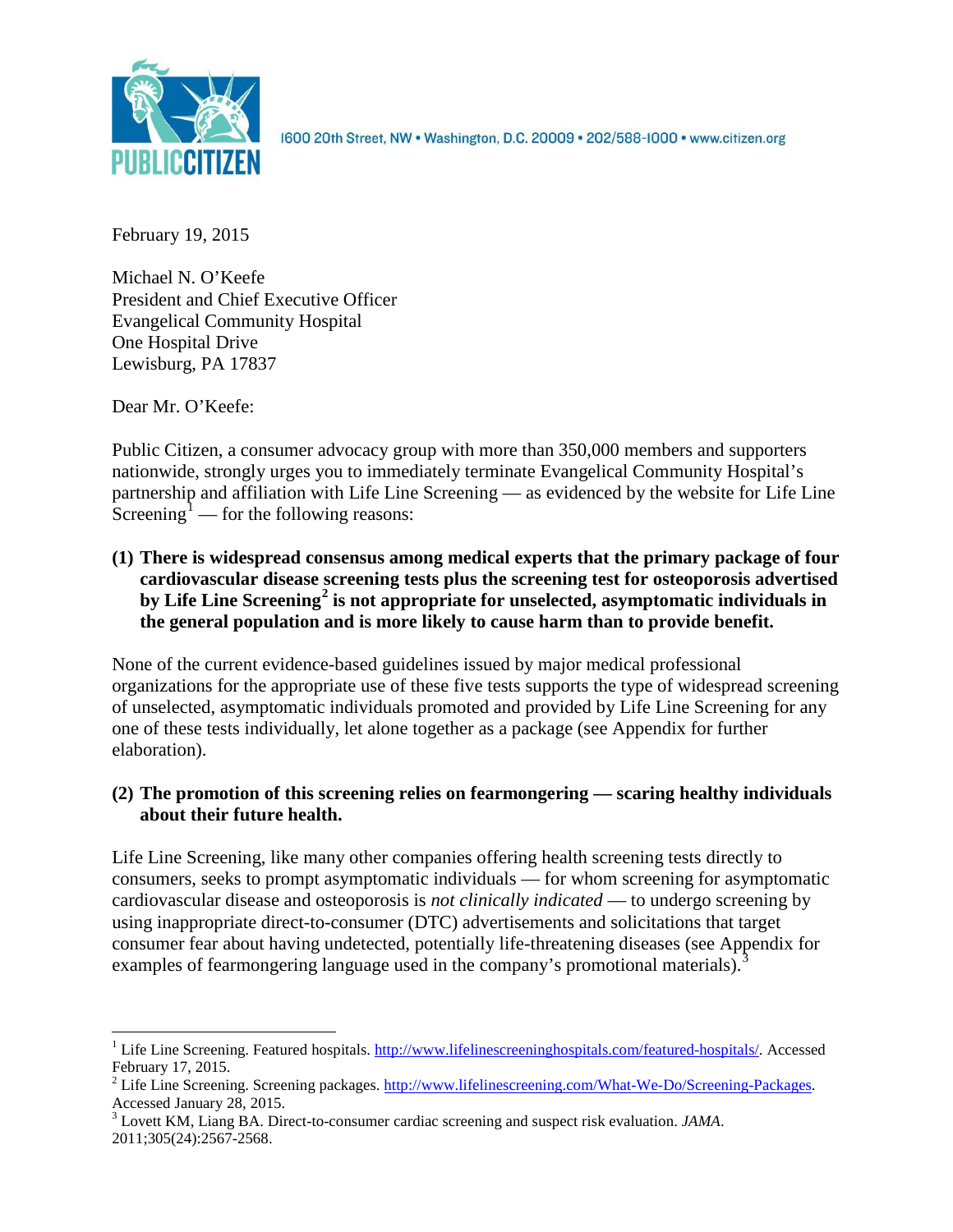### **(3) For many people, false-positive test results from this screening can lead to unfounded anxiety and additional unnecessary, risky, and costly diagnostic procedures and treatment interventions.**[4](#page-1-0),[5](#page-1-1)

Because this screening is performed broadly on *unselected, predominantly asymptomatic populations* (i.e., those not at significant risk), many people will have false**-**positive test results. False-positive results can cause unfounded anxiety and lead to additional diagnostic procedures and treatments, exposing screened individuals to additional risk of physical harm without providing offsetting benefits.

In addition to physical and psychological harms, false-positive results from medically inappropriate screening tests also cause financial harms to the people screened and to others. Unnecessary costs are borne *directly* by the screened patients/consumers for the initial screening and for some of the unnecessary follow-up testing and treatment interventions. Additionally, *indirect* cost to the broader insured population results from insurance companies passing on the costs of superfluous follow-up testing and treatment via increased premiums.

### **(4) Screening unselected, asymptomatic people will lead to** *overdiagnosis***, which occurs when individuals are diagnosed with conditions that will never cause symptoms or death.**

Some individuals undergoing inappropriate screening will have certain true-positive abnormal results, leading to the diagnosis of conditions that will never cause symptoms or death, a problem known as overdiagnosis.<sup>[6](#page-1-2)</sup> As with false-positive test results, overdiagnosis leads to unnecessary anxiety and unnecessary medical interventions. For example, imaging tests, such as the ultrasound cardiovascular disease screening tests offered by Life Line Screening, can detect abnormalities that for many people are minor and not destined to ever progress enough to cause symptoms or death; these people cannot benefit from treatment. In fact, they can only be harmed. When healthy people are systematically encouraged to get screened, overdiagnosis and the problems caused by it are made worse.<sup>[7](#page-1-3)</sup>

## **(5) The promotion and provision of this screening is** *unethical***.**

First, it is exploitative for Life Line Screening to profit from the promotion of medically nonbeneficial testing through the use of misleading advertisements and solicitations that play on people's fear. Second, this screening violates the ethical principles of beneficence (the duty to promote good and act in the best interest of the patient and the health of society) and nonmaleficence (the duty to do no harm to patients).<sup>[8](#page-1-4),[9](#page-1-5)</sup> Finally, direct-to-consumer promotional

<span id="page-1-4"></span>2012;157(10):747-748.

<span id="page-1-5"></span><span id="page-1-0"></span><sup>4</sup> Lovett KM, Liang BA. Direct-to-consumer cardiac screening and suspect risk evaluation. *JAMA*.

<span id="page-1-1"></span><sup>2011;305(24):2567-2568.</sup> <sup>5</sup> Perry S. Buyer beware on 'direct-to-consumer' health screenings. March 21, 2012. *MinnPost.*  [http://www.minnpost.com/second-opinion/2012/03/buyer-beware-direct-consumer-health-screenings.](http://www.minnpost.com/second-opinion/2012/03/buyer-beware-direct-consumer-health-screenings) Accessed January 14, 2015.

<span id="page-1-2"></span><sup>6</sup> Welch HG, Schwartz LM, Woloshin S. *Overdiagnosed: Making People Sick in the Pursuit of Health*. 1st ed. Boston, MA: Beacon Press; 2011: at *xiv*.<br><sup>7</sup> *Ibid*. Page 44.<br><sup>8</sup> Wallace EA, Schumann JH, Weinberger SE. Ethics of commercial screening tests. *Ann Intern Med*.

<span id="page-1-3"></span>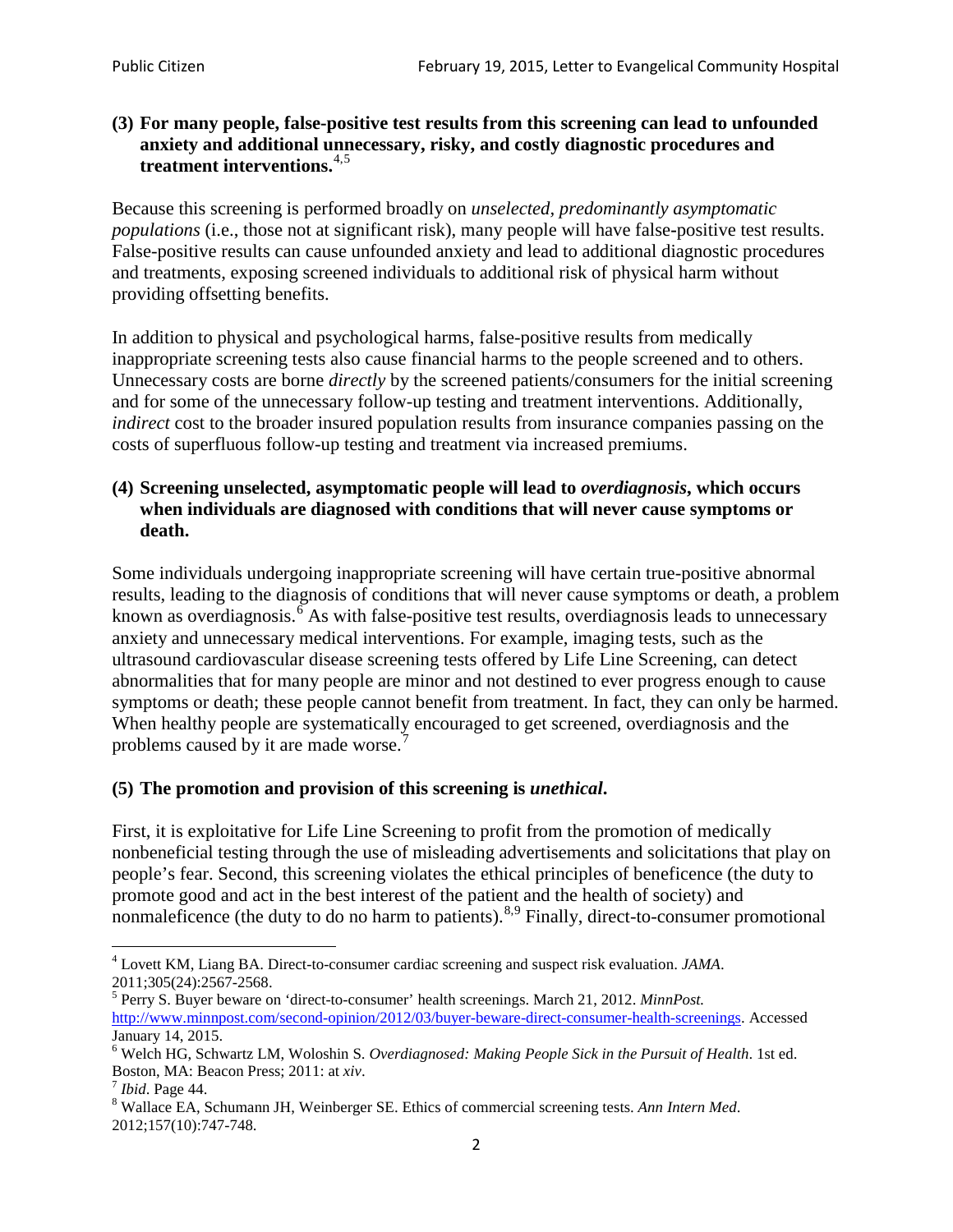materials for screening tests that fail to disclose published guidelines on recommended indications for these tests, as well as the risks of harm, violate the ethical principle of respect for persons and patient autonomy (the duty to protect and foster a patient's free, uncoerced choices). $\frac{10,11}{10,11}$  $\frac{10,11}{10,11}$  $\frac{10,11}{10,11}$  $\frac{10,11}{10,11}$ 

For these reasons, your institution's partnership with Life Line Screening does a great disservice to the community that you serve and adversely impacts public health more broadly. It is therefore imperative that your institution sever its relationship with Life Line Screening and refrain from endorsing the company's heavily promoted, nonselective, community**-**wide cardiovascular disease and osteoporosis screening programs.

Of note, many institutions like yours responded positively to similar requests from Public Citizen. In particular, on June 19, 2014, we wrote letters to 20 hospitals and medical institutions that had partnered with HealthFair, another company that inappropriately promotes similar direct-to-consumer cardiovascular disease screening tests, urging them to immediately sever their relationship with the company. [12](#page-2-2) Fifteen of the 20 institutions have informed either us or representatives of the news media that they have terminated or will be terminating their relationships with HealthFair. Public Citizen applauded these actions.

On August 11, 2014, the *Journal of the American Medical Association* published a Viewpoint article critical of hospital relationships with DTC disease screening companies.<sup>13</sup> The article co-authored by Erik Wallace, M.D., Associate Dean for the Colorado Springs Branch of the University of Colorado School of Medicine; John Schumann, M.D., Interim President, University of Oklahoma-Tulsa; and Steven Weinberger, M.D., Executive Vice President and Chief Executive Officer of the American College of Physicians, the pre**-**eminent national organization of internists — concluded as follows:

If the primary goal of hospitals and DTC screening companies is to improve the health of the populations they serve, then both entities should provide clear and convincing evidence of net benefit with the tests and treatments they offer. Given the controversy over the values and ethics of DTC screening companies and the services they offer, hospitals should clearly and publicly explain their relationships with DTC screening companies, given the lack of evidence to support mass vascular screenings. Hospitals also should justify such relationships transparently or, as Public Citizen suggests, sever such relationships.

Finally, we would also like to call to your attention the fact that on January 22, 2015, Public Citizen requested that the Federal Trade Commission investigate the advertising and promotional

<sup>&</sup>lt;sup>9</sup> Snyder L, American College of Physicians Ethics, Professionalism, and Human Rights Committee. American College of Physicians ethics manual. Sixth edition. Ann Intern Med. 2012;156(1):73-104.

<span id="page-2-0"></span><sup>&</sup>lt;sup>10</sup> Wallace EA, Schumann JH, Weinberger SE. Ethics of commercial screening tests. *Ann Intern Med*. 2012;157(10):747-748.

<span id="page-2-1"></span> $11$  Snyder L, American College of Physicians Ethics, Professionalism, and Human Rights Committee. American College of Physicians ethics manual: Sixth edition. *Ann Intern Med*. 2012;156(1):73-104.<br><sup>12</sup> Public Citizen. Letters to twenty hospitals and medical institutions asking them to end their partnerships with

<span id="page-2-2"></span>HealthFair. [http://www.citizen.org/hrg2206.](http://www.citizen.org/hrg2206) Accessed October 2, 2014.

<span id="page-2-3"></span><sup>13</sup> Wallace EA, Schumann JH, Weinberger SE. Hospital relationships with direct-to-consumer screening companies. *JAMA*. 2014;312(9):891-892. Published online August 11, 2014. doi:10.1001/jama.2014.9500.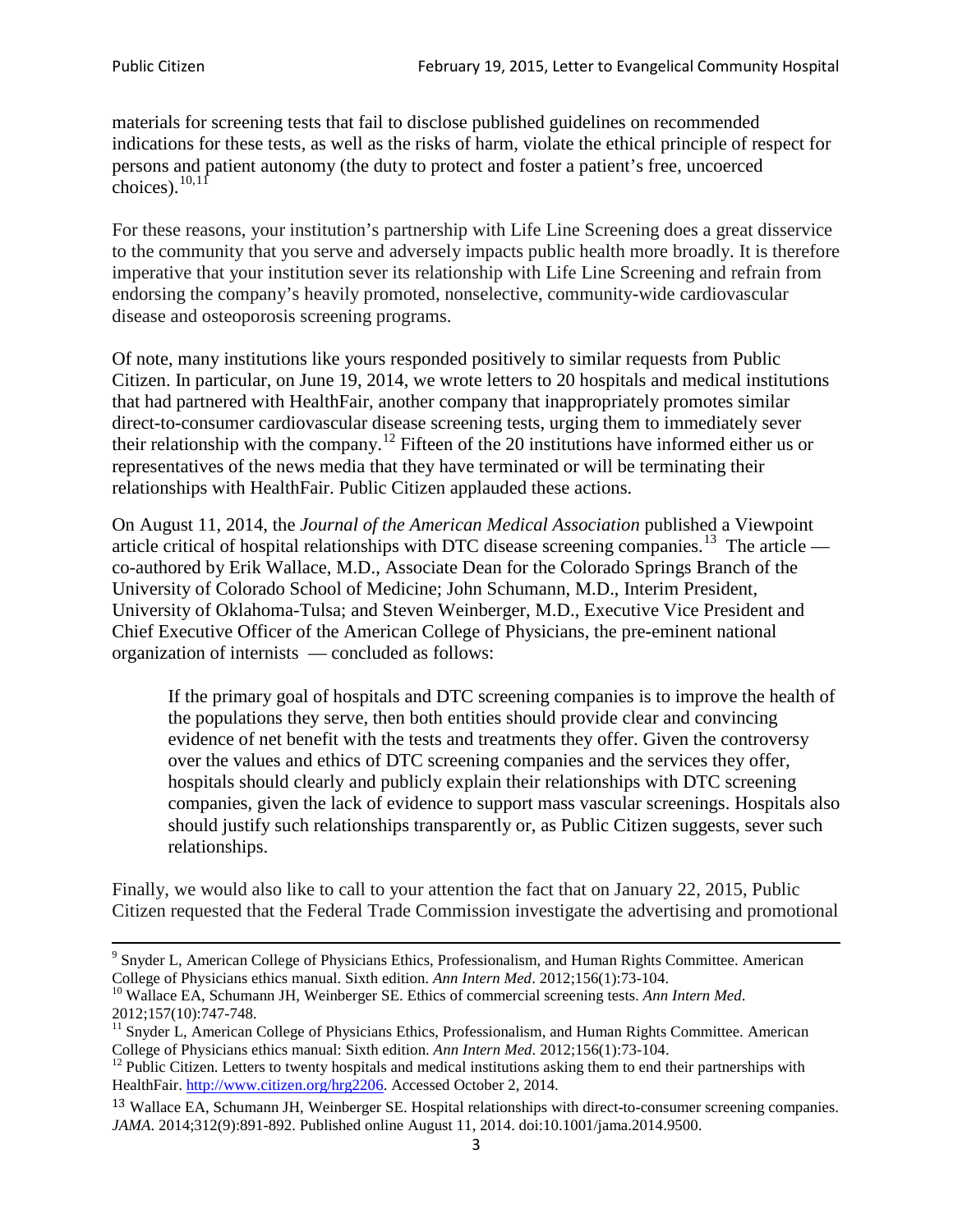activities of Life Line Screening. There is evidence that the company's advertising and promotional materials contain numerous statements that may be deceptive within the meaning of the Federal Trade Commission Act. These materials make unsubstantiated medical-benefit efficacy claims about Life Line Screening's primary cardiovascular disease and osteoporosis screening package, and they omit information material to consumers regarding the risks of adverse health-related outcomes and financial harms that may result from the screening.

Thank you for your prompt attention to this important patient safety and public health issue. Please contact us when you end your relationship with Life Line Screening.

Sincerely,

Vikram Krishnasamy, M.D., M.P.H. Researcher Public Citizen's Health Research Group

Michael Carome, M.D. **Director** Public Citizen's Health Research Group

Sidney M. Wolfe, M.D. Founder and Senior Adviser Public Citizen's Health Research Group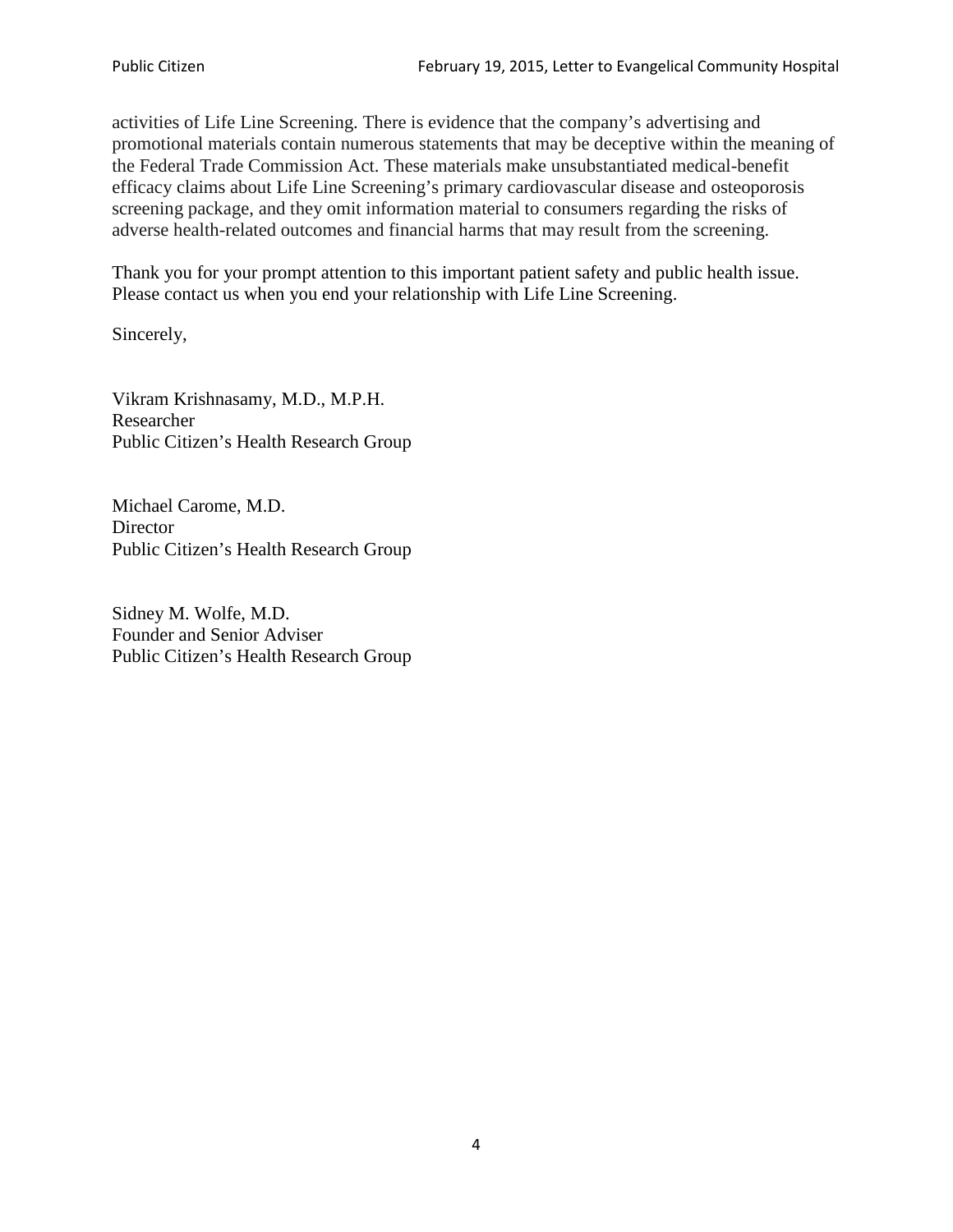# **Appendix**

## **Assessment of Cardiovascular Disease and Osteoporosis Screening Tests Offered by Life Line Screening**

Life Line Screening heavily promotes directly to consumers a package of four cardiovascular disease screening tests plus an osteoporosis risk assessment test.<sup>[14](#page-4-0),[15](#page-4-1)</sup> The four cardiovascular disease screening tests in the package are an electrocardiogram to screen for atrial fibrillation, a carotid artery ultrasound, an abdominal aortic aneurysm ultrasound, and a peripheral arterial disease test. The osteoporosis risk assessment test is an ultrasound of the heel bone to measure bone mass density.

Promotional materials describing these screening tests on the Life Line Screening website and in direct-to-consumer print solicitations mailed directly to people's homes misleadingly note the following:

Since our inception in 1993, we have screened nearly eight million people, and currently screen nearly one million people each year at over 16,000 screening events nationwide. Through this experience, we often identify serious health issues and **have helped save thousands of lives**. [16](#page-4-2) [Emphasis added]

"These screenings have **proven to be safe and accurate** in detecting your risks of stroke and vascular disease – so you and your doctor can do something about it before it's too late."<sup>[17](#page-4-3)</sup> [Emphasis added]

The Life Line Screening promotional materials recommend that adults over age 50 undergo these five screening tests annually:<sup>[18](#page-4-4),[19,](#page-4-5)[20,](#page-4-6)[21](#page-4-7),[22](#page-4-8)</sup>

Q. Who needs to be screened?

A. The answer is anyone over 50 who wants to be proactive about his or her health. …

<span id="page-4-0"></span><sup>&</sup>lt;sup>14</sup> Life Line Screening. Screening packages. [http://www.lifelinescreening.com/What-We-Do/Screening-Packages.](http://www.lifelinescreening.com/What-We-Do/Screening-Packages) AccessedJanuary 9, 2015.

<span id="page-4-1"></span><sup>&</sup>lt;sup>15</sup> Undated letter from Kevin DeWeese, Director of Clinical Operations, Life Line Screening, to a consumer.

Received November 2014.<br><sup>16</sup> Life Line Screening. Who we are. http://www.lifelinescreening.com/Who-We-Are. Accessed January 9, 2015.

<span id="page-4-3"></span><span id="page-4-2"></span><sup>&</sup>lt;sup>17</sup> Undated letter from Kevin DeWeese, Director of Clinical Operations, Life Line Screening, to a consumer. Received November 2014.

<span id="page-4-4"></span><sup>&</sup>lt;sup>18</sup> Life Line Screening. Atrial fibrillation screening. [http://www.lifelinescreening.com/What-We-Do/What-We-](http://www.lifelinescreening.com/What-We-Do/What-We-Screen-For/Atrial-Fibrillation)[Screen-For/Atrial-Fibrillation.](http://www.lifelinescreening.com/What-We-Do/What-We-Screen-For/Atrial-Fibrillation) Accessed January 9, 2015.

<sup>&</sup>lt;sup>19</sup> Life Line Screening. Carotid artery disease screening. [http://www.lifelinescreening.com/What-We-Do/What-We-](http://www.lifelinescreening.com/What-We-Do/What-We-Screen-For/Carotid-Artery-Disease)

<span id="page-4-6"></span><span id="page-4-5"></span>[Screen-For/Carotid-Artery-Disease.](http://www.lifelinescreening.com/What-We-Do/What-We-Screen-For/Carotid-Artery-Disease) Accessed January 9, 2015.<br><sup>20</sup> Life Line Screening. Abdominal aortic aneurysm screening.. http://www.lifelinescreening.com/What-We-Do/What-We-Do/What-We-Screen-For/Abdominal-Aortic-Aneury

<span id="page-4-7"></span><sup>&</sup>lt;sup>21</sup> Life Line Screening. Peripheral arterial disease screening. [http://www.lifelinescreening.com/What-We-Do/What-](http://www.lifelinescreening.com/What-We-Do/What-We-Screen-For/Peripheral-Arterial-Disease)

<span id="page-4-8"></span>[We-Screen-For/Peripheral-Arterial-Disease.](http://www.lifelinescreening.com/What-We-Do/What-We-Screen-For/Peripheral-Arterial-Disease) Accessed January 9, 2015.<br><sup>22</sup> Life Line Screening. Osteoporosis screening/bone density test. [http://www.lifelinescreening.com/What-We-](http://www.lifelinescreening.com/What-We-Do/What-We-Screen-For/Osteoporosis)[Do/What-We-Screen-For/Osteoporosis.](http://www.lifelinescreening.com/What-We-Do/What-We-Screen-For/Osteoporosis) Accessed January 9, 2015.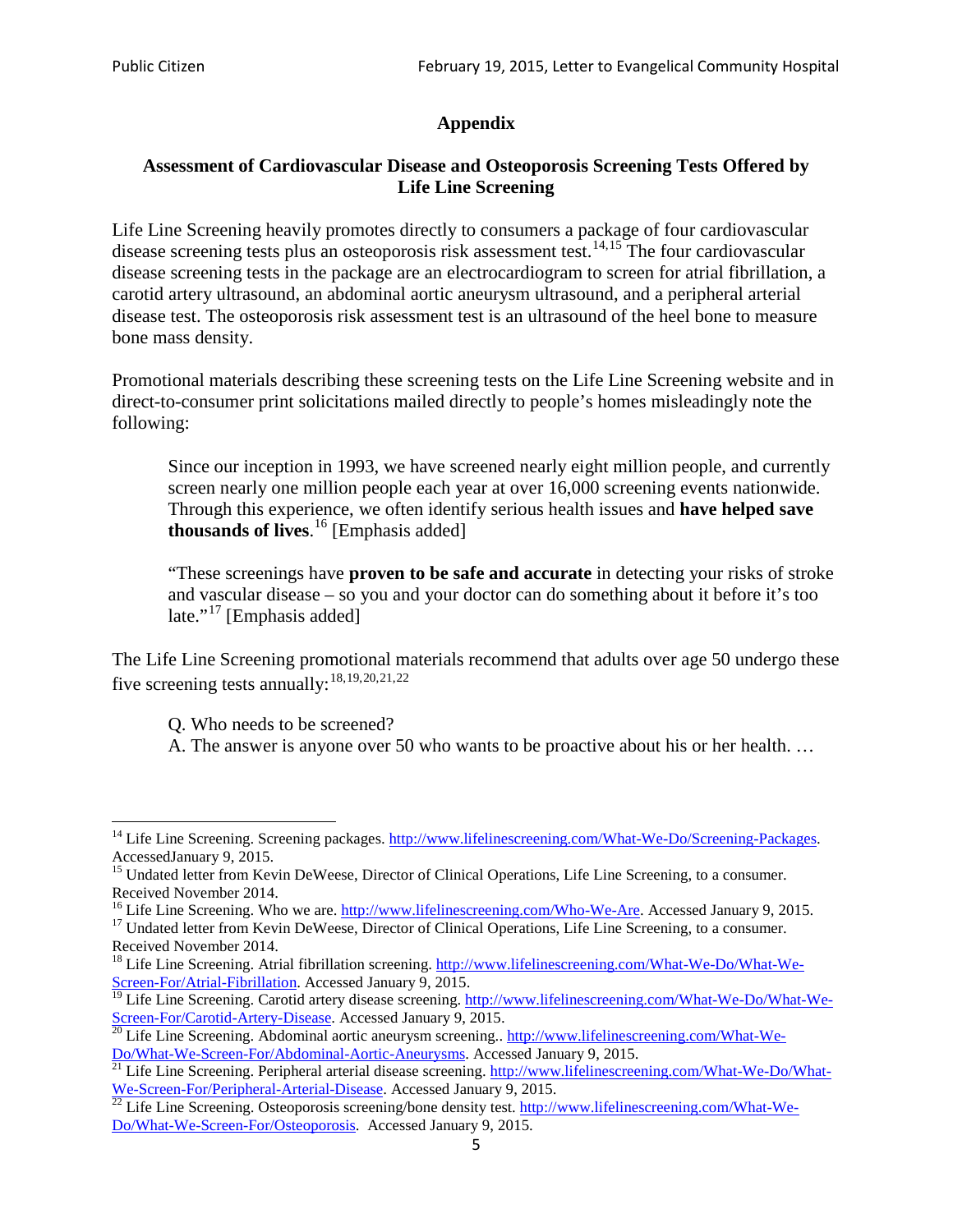However if you have a family history of stroke or heart disease, or if you have high risk factors such as being overweight, high cholesterol, smoking, or lack exercise you may wish to be screened, even if you are in your  $40^\circ$ s.<sup>[23](#page-5-0)</sup>

Life Line Screening's primary package is offered at a price of \$149, purportedly providing consumers a "savings of \$181."<sup>[24](#page-5-1)</sup>

Life Line Screening seeks to prompt asymptomatic individuals for whom screening for asymptomatic cardiovascular disease and osteoporosis is *not clinically indicated* to undergo screening by using inappropriate direct-to-consumer advertisements and solicitations that target consumer fear about having undetected, potentially life-threatening diseases.<sup>[25](#page-5-2)</sup> Examples of such statements found on Life Line Screening's website and print solicitation materials include the following:

- Website: "The absence of risk factors does **not** guarantee that a person will not die from a heart attack. In fact, 1 in 3 people who develop a myocardial infarction (MI) will not have any of the conventional risk factors, which include smoking, unhealthy diet, obesity, physical inactivity, high blood pressure, diabetes and raised lipids."[26](#page-5-3) [Emphasis in original]
- Website: "Similarly, **80% – 85% of strokes occur without warning in asymptomatic patients**, so they can only be significantly reduced by finding and treating the disease before it happens."<sup>[27](#page-5-4)</sup> [Emphasis added]
- Website: "Abdominal aortic aneurysms pose a threat because **they are usually silent until a medical emergency occurs**."[28](#page-5-5) [Emphasis added]
- Website: "**Aneurysms are a health risk because they can burst or rupture. A ruptured aneurysm can cause severe internal bleeding, which can lead to shock or even death.**"<sup>[29](#page-5-6)</sup> [Emphasis in original]
- Website: "Your carotid arteries are the two large blood vessels in your neck that supply blood to your brain. When these arteries become clogged with cholesterol, they become

<span id="page-5-0"></span><sup>&</sup>lt;sup>23</sup> Life Line Screening. Questions  $\&$  answers about Life Line Screening. Enclosure to undated letter from Kevin DeWeese, Director of Clinical Operations, Life Line Screening, to a consumer. Received November 2014.

<span id="page-5-1"></span><sup>&</sup>lt;sup>24</sup> Undated letter from Kevin DeWeese, Director of Clinical Operations, Life Line Screening, to a consumer. Received November 2014.

<span id="page-5-2"></span><sup>25</sup> Lovett KM, Liang BA. Direct-to-consumer cardiac screening and suspect risk evaluation. *JAMA*.  $2011;305(24):2567-2568$ .<br><sup>26</sup> Life Line Screening. The benefits of ultrasound screening in key cardiovascular disease areas.

<span id="page-5-3"></span>[http://www.lifelinescreeningresearch.com/the-benefits-of-ultrasound-screening/.](http://www.lifelinescreeningresearch.com/the-benefits-of-ultrasound-screening/) Accessed January 9, 2015.<br><sup>28</sup> Life Line Screening. Abdominal aortic aneurysm screening. http://www.lifelinescreening.com/What-We-<br><sup>28</sup> Life L

<span id="page-5-5"></span><span id="page-5-4"></span>[Do/What-We-Screen-For/Abdominal-Aortic-Aneurysms.](http://www.lifelinescreening.com/What-We-Do/What-We-Screen-For/Abdominal-Aortic-Aneurysms) Accessed January 9, 2015. <sup>29</sup> Life Line Screening. Abdominal aortic aneurysm (AAA).

<span id="page-5-6"></span>[http://www.lifelinescreening.com/~/media/Files/US/pdfs/FactSheetAAAupdated.ashx.](http://www.lifelinescreening.com/~/media/Files/US/pdfs/FactSheetAAAupdated.ashx) Accessed January 9, 2015.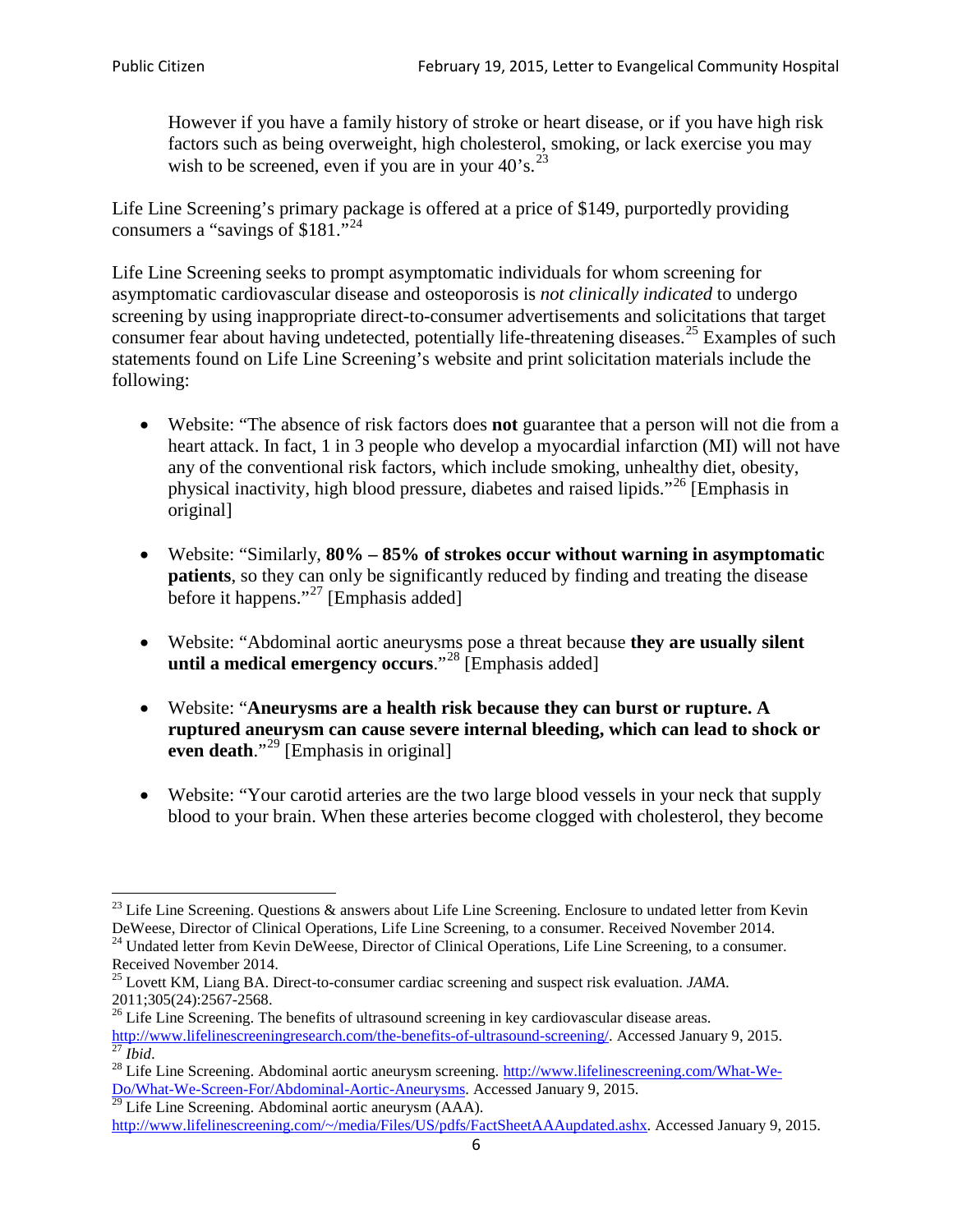**dangerously narrow**. **If a blood clot occurs in the carotid arteries, then blood cannot reach your brain and a stroke can result**. "<sup>[30](#page-6-0)</sup> [Emphasis added]

- Website: "A ruptured aortic aneurysm can cause massive internal bleeding and requires prompt emergency treatment to prevent death. **It is estimated that 80% of people with a ruptured aneurysm will die, and that many of these will die before being able to reach a hospital.**"<sup>[31](#page-6-1)</sup> [Emphasis added]
- Website: "As we age, bones begin to break down faster than new bone can be formed. Osteoporosis removes minerals from bones until they become so weak and brittle that they fracture very easily. Actions such as bending to pick up a newspaper, lifting a vacuum, or even coughing can cause a fracture. **Some fractures, such as hip fractures, may require hospitalization or major surgery, and may result in disability or even**  death."<sup>[32](#page-6-2)</sup> [Emphasis added]
- Direct-to-consumer letter: "These screenings have proven to be safe and accurate in detecting **your risks of stroke and vascular disease** – so you and your doctor **can do something about it before it's too late**."<sup>[33](#page-6-3)</sup> [Emphasis added]
- Direct-to-consumer letter: "The lifetime risk of stroke for middle-aged men and women is 1 in 5 for women and 1 in 6 for men, and **it takes a terrible toll on families**."[34](#page-6-4) [Emphasis added]
- Direct-to-consumer letter: "Life Line Screening has conducted nearly 8 million screenings, and customers sometimes tell us they feel the **screenings saved their lives**."[35](#page-6-5) [Emphasis added]
- Direct-to-consumer letter:  $36$  "What's inside your arteries?" [Emphasis in original]

As discussed below, a review of current evidence-based guidelines and relevant scientific literature fails to provide support for use of these five tests — individually or together as a package — for widespread screening of asymptomatic individuals in the general adult population over age 50 on a one-time basis, let alone annually. For many individuals, the risks of harm outweigh the benefits of the testing. Moreover, since the tests are not clinically indicated for most people being screened, and since many people will undergo additional unnecessary testing, these screenings are resulting in financial harm to many individuals.

<span id="page-6-0"></span><sup>&</sup>lt;sup>30</sup> Life Line Screening. Carotid artery disease screening. [http://www.lifelinescreening.com/What-We-Do/What-We-](http://www.lifelinescreening.com/What-We-Do/What-We-Screen-For/Carotid-Artery-Disease)[Screen-For/Carotid-Artery-Disease.](http://www.lifelinescreening.com/What-We-Do/What-We-Screen-For/Carotid-Artery-Disease) Accessed January 9, 2015.<br><sup>31</sup> *Ibid.* 32 Life Line Screening. Osteoporosis screening/bone density test. [http://www.lifelinescreening.com/What-We-](http://www.lifelinescreening.com/What-We-Do/What-We-Screen-For/Osteoporosis)

<span id="page-6-2"></span><span id="page-6-1"></span>[Do/What-We-Screen-For/Osteoporosis.](http://www.lifelinescreening.com/What-We-Do/What-We-Screen-For/Osteoporosis) Accessed January 9, 2015. <sup>33</sup> Undated letter from Kevin DeWeese, Director of Clinical Operations, Life Line Screening, to a consumer.

<span id="page-6-3"></span>Received November 2014.<br><sup>34</sup> Ibid.

<span id="page-6-4"></span>

<span id="page-6-5"></span><sup>34</sup> *Ibid*. 35 *Ibid*. 36 *Ibid*.

<span id="page-6-6"></span>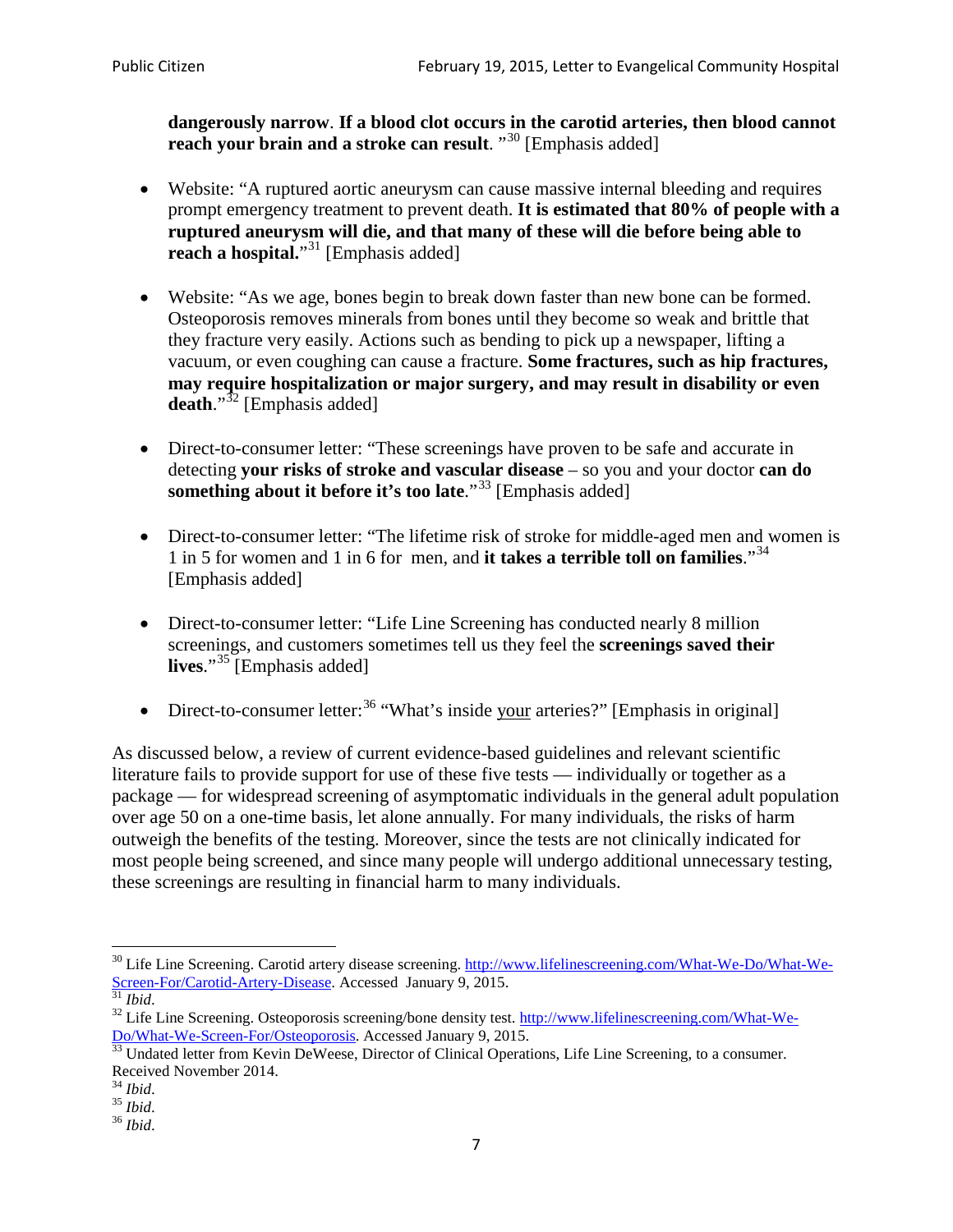Although the following screening tests sound appealing, each one either: (a) clinically benefits only appropriately selected high-risk groups of patients (rather than *all* adults over age 50); or (b) has not been scientifically proven to provide any clinically meaningful benefit to anyone. Widespread and indiscriminate use of these tests is likely to be harmful to large numbers of individuals in the general, asymptomatic population by yielding a significant number of falsepositive test results, leading to subsequent unnecessary diagnostic procedures and treatments, associated adverse effects of those procedures and treatments, and unwarranted anxiety in tested individuals. In addition, some individuals undergoing inappropriate screening will have truepositive abnormal results, but the abnormalities found will never cause symptoms or death, leading to overdiagnosis.

# **A. Atrial fibrillation screening with electrocardiogram (ECG):**

The Life Line Screening online promotional materials state:<sup>[37](#page-7-0)</sup>

Atrial Fibrillation is the most common type of heart arrhythmia (abnormal heartbeat). It occurs when the heart's upper chambers (the atria) beat irregularly or quiver. Without an effective heartbeat blood isn't pumped completely out of the atria, causing blood to pool and possibly clot. A clot can travel to other parts of the body, including the brain, where it may result in stroke.

Screening for Atrial Fibrillation

• A non-invasive procedure used to detect irregular heartbeat (a major risk factor for stroke), an Atrial Fibrillation screening is performed by attaching [ECG] electrodes above your wrists and ankles.

Who should have an atrial fibrillation screening?

• Anyone with risk factors for stroke, atrial fibrillation or carotid artery disease

How often should I get an atrial fibrillation screening?

• Annually

<span id="page-7-1"></span>However, we are not aware of any major medical professional organization that endorses widespread screening of asymptomatic patients younger than age 65 for atrial fibrillation. In addition, atrial fibrillation can be detected in most patients who have the condition simply by checking for an irregularly irregular pulse during a physical exam.

In 2011, the American Heart Association (AHA) and the American Stroke Association (ASA) jointly issued updated evidence-based guidelines for the primary prevention of stroke.<sup>[38](#page-7-1)</sup> The

<span id="page-7-0"></span><sup>&</sup>lt;sup>37</sup> Life Line Screening. Atrial fibrillation screening. [http://www.lifelinescreening.com/What-We-Do/What-We-](http://www.lifelinescreening.com/What-We-Do/What-We-Screen-For/Atrial-Fibrillation)[Screen-For/Atrial-Fibrillation.](http://www.lifelinescreening.com/What-We-Do/What-We-Screen-For/Atrial-Fibrillation) Accessed January 9, 2015.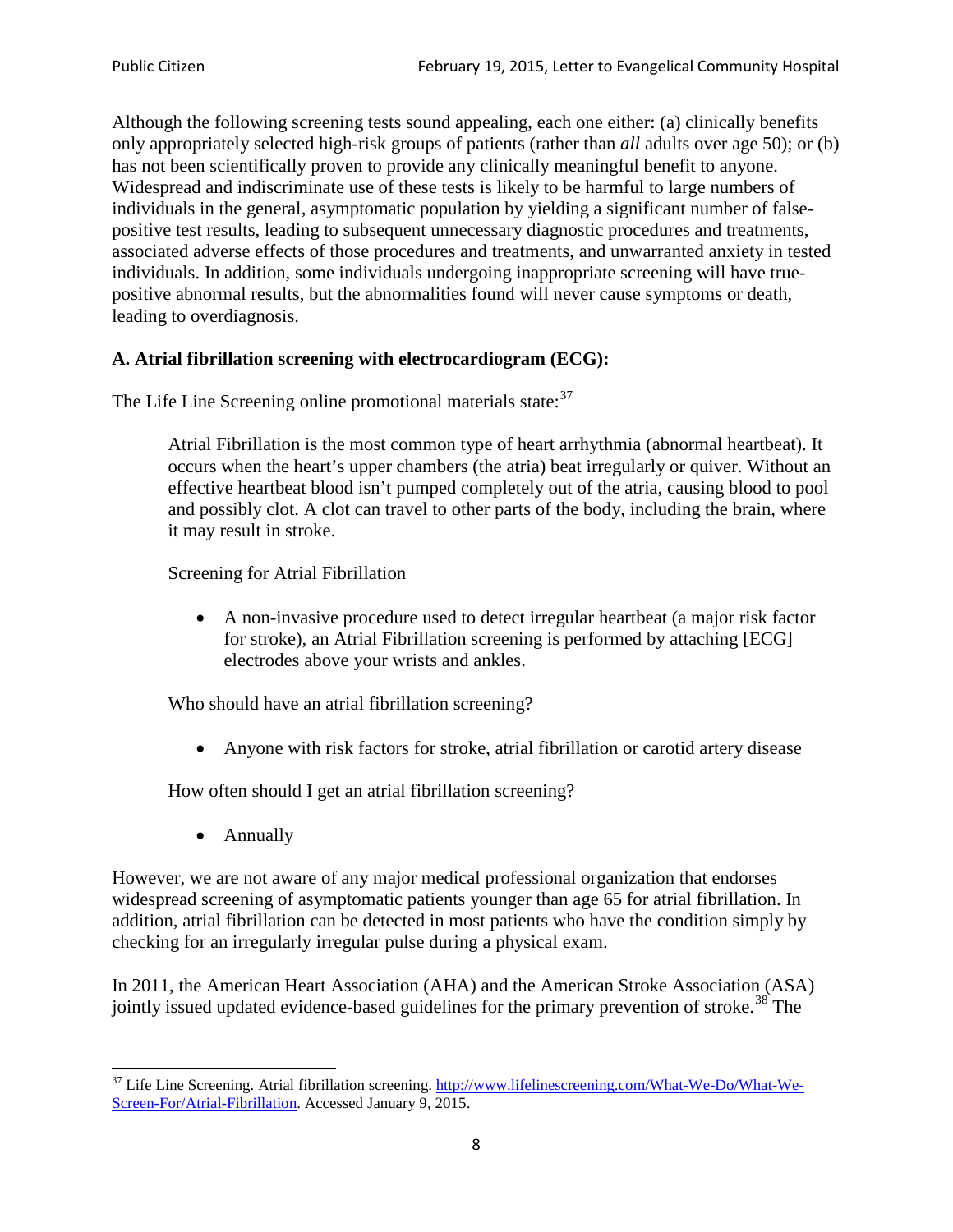American Academy of Neurology (AAN) affirmed the value of these guidelines. The 2011 AHA/ASA guidelines provided the following recommendation regarding screening for atrial fibrillation:

Active screening for atrial fibrillation in patients >65 years of age in primary care settings using pulse taking followed by an ECG as indicated can be useful.

In 2014, the AHA and the ASA issued updated evidence-based guidelines for the primary prevention of stroke.<sup>[39](#page-8-0)</sup> The AAN again affirmed the value of the updated guidelines, and the American Association of Neurological Surgeons, the Congress of Neurological Surgeons and the Preventive Cardiovascular Nurses Association endorsed them. The update provided the following recommendation regarding screening for atrial fibrillation:

Active screening for AF in the primary care setting in patients >65 years of age by pulse assessment followed by ECG as indicated can be useful.

In 2010 and 2012, the European Society of Cardiology issued evidence-based guidelines that similarly recommended that patients ages 65 and older be screened for atrial fibrillation by their primary health care providers by checking the pulse, followed by an ECG in case of irregularity. $40,41$  $40,41$ 

# **B. Stroke/Carotid Artery Ultrasound:**

The Life Line Screening online promotional materials state:<sup>[42](#page-8-3)</sup>

Your carotid arteries are the two large blood vessels in your neck that supply blood to your brain. When these arteries become clogged with cholesterol, they become dangerously narrow. If a blood clot occurs in the carotid arteries, then blood cannot reach your brain and a stroke can result. …

<sup>&</sup>lt;sup>38</sup> Goldstein LB, Bushnell CD, Adams RJ, et al. Guidelines for the primary prevention of stroke: A guideline for healthcare professionals from the American Heart Association/American Stroke Association. *Stroke*.

<sup>2011;42(2):517-584.</sup> [see page 1 for title, authors, ANA affirmation; see page 21 for recommendation]

<span id="page-8-0"></span> $\frac{2011,42(2)(317,601)}{39}$  Meschia JF, Bushnell C, Goden-Albala B, et al. Guidelines for the primary prevention of stroke: A statement for healthcare professionals from the American Heart Association/American Stroke Association. *Stroke*.

<sup>2014;45(12):3754-3832.</sup> [see page 1 for title, authors, ANA affirmation and other endorsements; see page 24 for recommendation]

<span id="page-8-1"></span><sup>40</sup> Camm AJ, Kirchhof P, Lip GYH, et al. Guidelines for the management of atrial fibrillation: The Task Force for the Management of Atrial Fibrillation of the European Society of Cardiology (ESC). *Eur Heart J*. 2010;31:2369- 2429. [See page 50]

<span id="page-8-2"></span><sup>41</sup> Camm AJ, Lip GYH, De Caterina R, et al. 2012 focused update of the ESC Guidelines for the management of atrial fibrillation: An update of the 2010 ESC Guidelines for the management of atrial fibrillation. *Eur Heart J*.

<span id="page-8-3"></span><sup>&</sup>lt;sup>2012</sup>;23(21):2719-2747. [See page 2733] 42 Life Line Screening. [http://www.lifelinescreening.com/What-We-Do/What-We-](http://www.lifelinescreening.com/What-We-Do/What-We-Screen-For/Carotid-Artery-Disease)[Screen-For/Carotid-Artery-Disease.](http://www.lifelinescreening.com/What-We-Do/What-We-Screen-For/Carotid-Artery-Disease) Accessed January 9, 2015.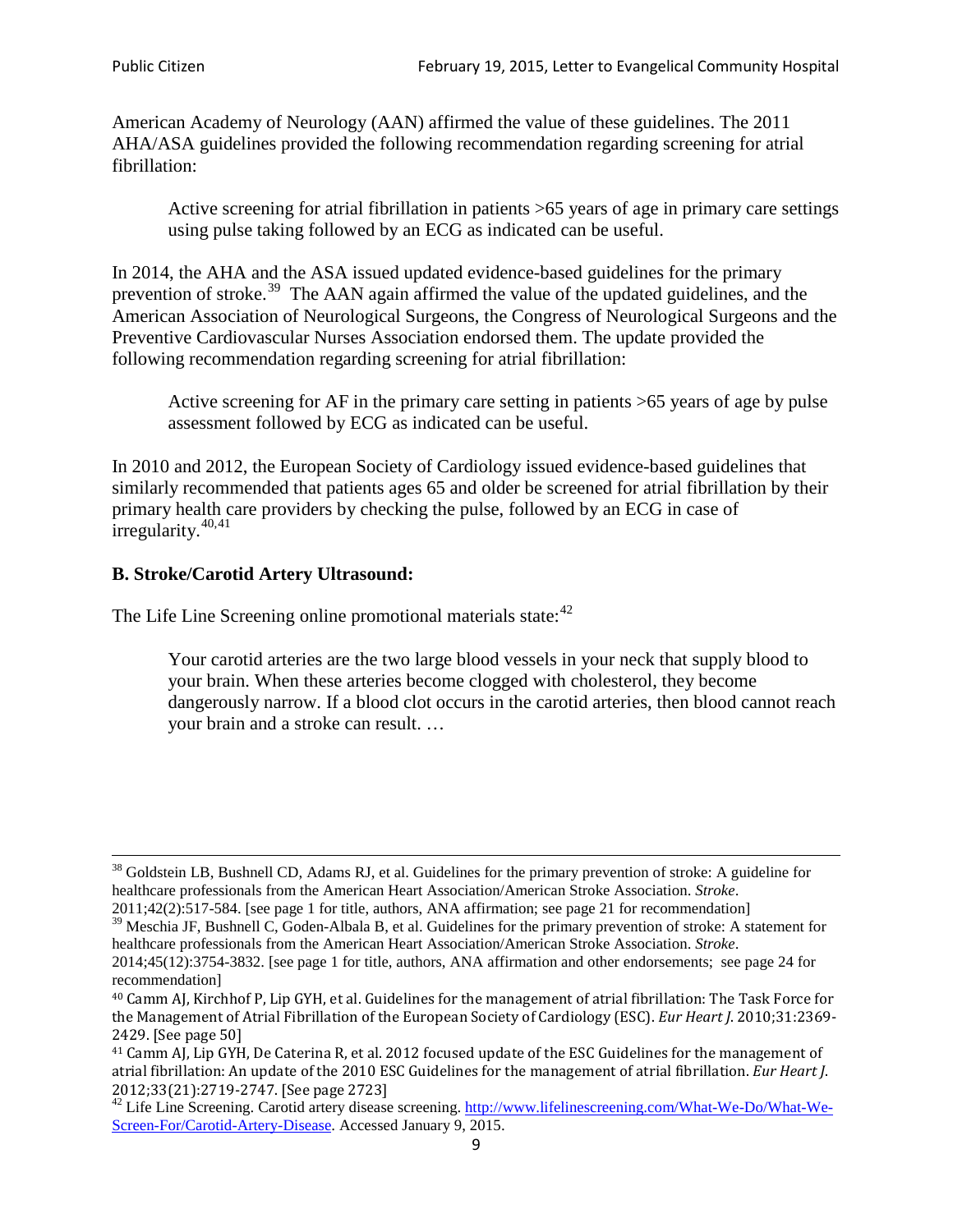Carotid Artery Disease (Plaque) Screening

• Simple, painless and non-invasive, this screening uses cutting-edge Doppler color flow ultrasound technology to create images of the carotid arteries while also measuring blood flow through them.

Who should have a carotid artery screening?

- Anyone over age 50
- Anyone over age 40 with risk factors

How often should I get a carotid artery screening?

• Annually

However, several major medical professional organizations affirmatively recommend *against* indiscriminate screening with carotid artery ultrasounds in low-risk, asymptomatic individuals, and we are not aware of any major medical professional organization that endorses such screening.

Good evidence indicates that although stroke is a leading cause of death and disability in the United States, a relatively small proportion of all disabling, unheralded strokes are due to carotid artery disease. Studies also suggest that only about 1 percent of the general population older than 65 has severe carotid artery stenosis (60 to 90 percent narrowing).<sup>[43](#page-9-0)</sup> Carotid artery stenosis is more prevalent in older adults, smokers, those with hypertension and those with heart disease; unfortunately, research has not found any single risk factor or clinically useful risk stratification tool that can reliably and accurately distinguish people who have clinically important carotid artery stenosis from those who do not.<sup>[44](#page-9-1)</sup>

In 2006, the AHA and the ASA issued a series of evidence-based guidelines for the primary prevention of stroke.<sup>[45](#page-9-2)</sup> The value of the guidelines was affirmed by the AAN. Although the guidelines did not include a specific recommendation about screening the general population for asymptomatic carotid stenosis, they did state the following:

Although highly selected patients may benefit, screening of general populations for asymptomatic carotid stenosis is unlikely to be cost-effective. The cost-effectiveness of even a one-time screening approach would be highly dependent on the ability to identify a group of persons with a high pretest likelihood of having high-grade asymptomatic disease, the availability of a screening test with a very high sensitivity and specificity when used on a side-scale basis, and very low perioperative complication rates.

<span id="page-9-0"></span> $^{43}$  U.S. Preventive Services Task Force. Screening for carotid artery stenosis: U.S. Preventive Services Task Force recommendation statement. Ann Intern Med. 2007;147(12):854-859.

<span id="page-9-2"></span>

<span id="page-9-1"></span><sup>&</sup>lt;sup>44</sup> *Ibid*. <sup>45</sup> Goldstein LB, Adams R, Alberts MJ, et al. Primary prevention of ischemic stroke: A guideline from the American <sup>45</sup> Goldstein LB, Adams R, Alberts MJ, et al. Primary prevention of ischemic stroke: A guide Heart Association/American Stroke Association Stroke Council. *Stroke*. 2006;37(6):1583-633.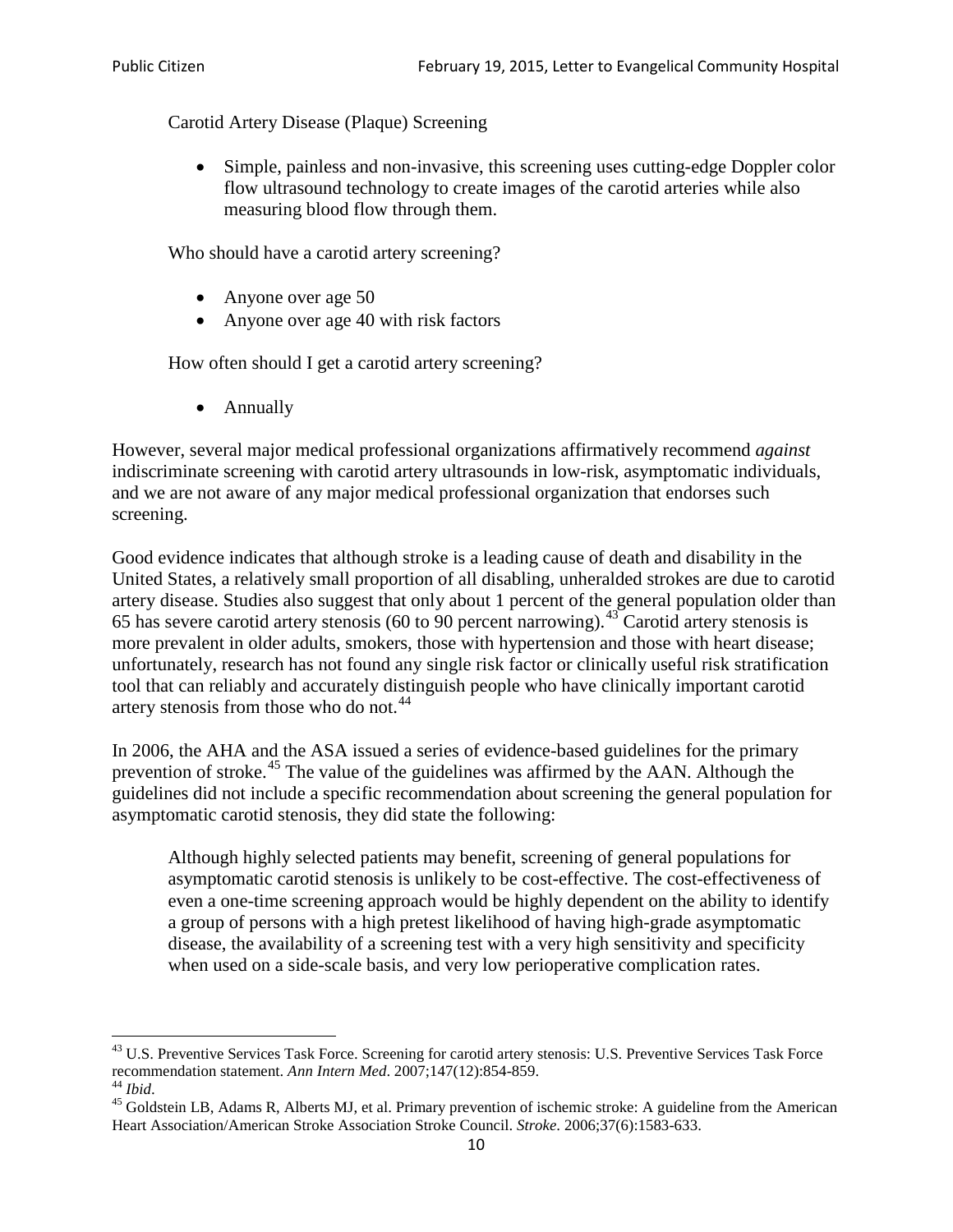These conditions for cost-effective screening are not met for carotid artery ultrasound screening of asymptomatic individuals in the general population, as discussed below.

In 2011, the AHA and the ASA issued updated guidelines for the primary prevention of stroke, the value of which was again affirmed by the  $AAN<sup>46</sup>$  $AAN<sup>46</sup>$  $AAN<sup>46</sup>$ . The updated guidelines stated the following:

Population screening for asymptomatic carotid artery stenosis is not recommended.

In 2014, the AHA and the ASA issued updated guidelines for the primary prevention of stroke.<sup>47</sup> The AAN again affirmed the value of the updated guidelines, and the American Association of Neurological Surgeons, the Congress of Neurological Surgeons, and the Preventive Cardiovascular Nurses Association endorsed them. The updated guidelines stated the following:

Screening low-risk populations for asymptomatic carotid artery stenosis is not recommended.

In 2007, the U.S. Preventive Services Task Force (USPSTF) issued an evidence-based grade D recommendation *against* screening for asymptomatic carotid artery stenosis in the general population.[48](#page-10-2) In making this a grade D recommendation, the USPSTF concluded with moderate certainty that for individuals with asymptomatic carotid artery stenosis, the benefits of screening do not outweigh the harms. It noted, in particular, the following:

#### **Importance**

Good evidence indicates that although stroke is a leading cause of death and disability in the United States, a relatively small proportion of all disabling, unheralded strokes is due to [carotid artery stenosis].

#### **Detection**

The most feasible screening test for severe [carotid artery stenosis] (for example, 60% to 99% stenosis) is duplex ultrasonography. Good evidence indicates that this test has moderate sensitivity and specificity and yields many false-positive results. A positive result on duplex ultrasonography is often confirmed by digital subtraction angiography, which is more accurate but can cause serious adverse events. Noninvasive confirmatory tests, such as magnetic resonance angiography, involve some inaccuracy. Given these facts, some people with false-positive test results may receive unnecessary invasive carotid endarterectomy surgery.

<span id="page-10-0"></span><sup>&</sup>lt;sup>46</sup> Goldstein LB, Bushnell CD, Adams RJ, et al. Guidelines for the primary prevention of stroke: A guideline for healthcare professionals from the American Heart Association/American Stroke Association. *Stroke*.<br>2011;42(2):517-584. [see page 1 for title, authors, ANA affirmation; see page 25 for recommendation]

<span id="page-10-1"></span><sup>&</sup>lt;sup>47</sup> Meschia JF, Bushnell C, Goden-Albala B, et al. Guidelines for the primary prevention of stroke: A statement for healthcare professionals from the American Heart Association/American Stroke Association. *Stroke*. 2014;45(12):3754-3832. [see page 1 for title, authors, ANA affirmation and other endorsements; see page 30 for

recommendation]

<span id="page-10-2"></span><sup>&</sup>lt;sup>48</sup> U.S. Preventive Services Task Force. Screening for carotid artery stenosis: U.S. Preventive Services Task Force recommendation statement. *Ann Intern Med*. 2007;147(12):854-9.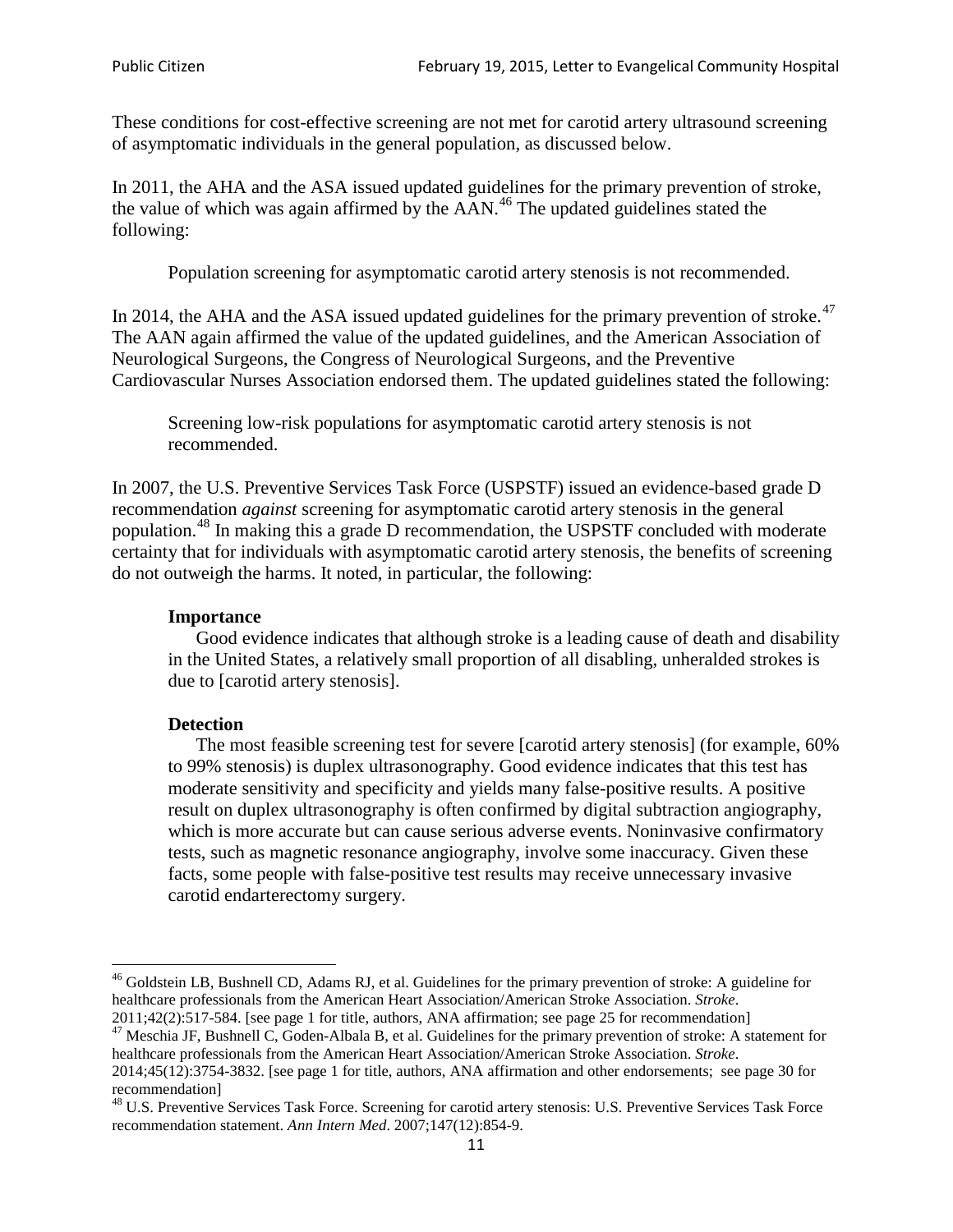#### **Benefits of Detection and Early Intervention**

Good evidence indicates that in selected, high-risk trial participants with asymptomatic severe [carotid artery stenosis], carotid endarterectomy by selected surgeons reduces the 5-year absolute incidence of all strokes or perioperative death by approximately 5%. These benefits would be less among asymptomatic people in the general population. For the general primary care population, the benefits are judged to be no greater than small.

### **Harms of Detection and Early Intervention**

Good evidence indicates that both the testing strategy and the treatment with carotid endarterectomy can cause harms. A testing strategy that includes angiography will itself cause some strokes. A testing strategy that does not include angiography will cause some strokes by leading to carotid endarterectomy in people who do not have severe [carotid artery stenosis]. In excellent centers, carotid endarterectomy is associated with a 30-day stroke or mortality rate of about 3%; some areas have higher rates. These harms are judged to be no less than small.

In July 2014, the USPSTF issued an updated recommendation against screening for asymptomatic carotid artery stenosis in the general population.<sup>[49](#page-11-0)</sup> In reaffirming its prior recommendation, the USPSTF concluded with moderate certainty that the harms of screening for asymptomatic carotid artery stenosis outweigh the benefits. The USPSTF presented the following updated rationale: $50$ 

#### **Importance**

Stroke is a leading cause of death and disability in the United States. Although asymptomatic carotid artery stenosis is a risk factor for stroke, it causes a relatively small proportion of strokes.

#### **Detection**

The most feasible screening test for carotid artery stenosis (defined as 60% to 99% stenosis) is ultrasonography. Although adequate evidence indicates that this test has high sensitivity and specificity, in practice, ultrasonography yields many false-positive results in the general population, which has a low prevalence of carotid artery stenosis (approximately 0.5% to 1%). There are no externally validated, reliable tools that can determine who is at increased risk for carotid artery stenosis or for stroke when carotid artery stenosis is present. Adequate evidence indicates that the accuracy of screening by auscultation of the neck is poor.

## **Benefits of Detection and Early Intervention**

There is no direct evidence on the benefits of screening for carotid artery stenosis. Adequate evidence indicates that in selected trial participants with asymptomatic carotid artery stenosis, carotid endarterectomy (CEA) performed by selected surgeons reduces the absolute incidence of all strokes or perioperative death by approximately 3.5%

<span id="page-11-0"></span><sup>&</sup>lt;sup>49</sup> LeFevre on behalf of the U.S. Preventive Services Task Force. Screening for asymptomatic carotid artery stenosis: U.S. Preventive Services Task Force Recommendation Statement. *Ann Intern Med*. Published online July 8, 2014. doi:10.7326/M14-1333. <sup>50</sup> *Ibid*.

<span id="page-11-1"></span>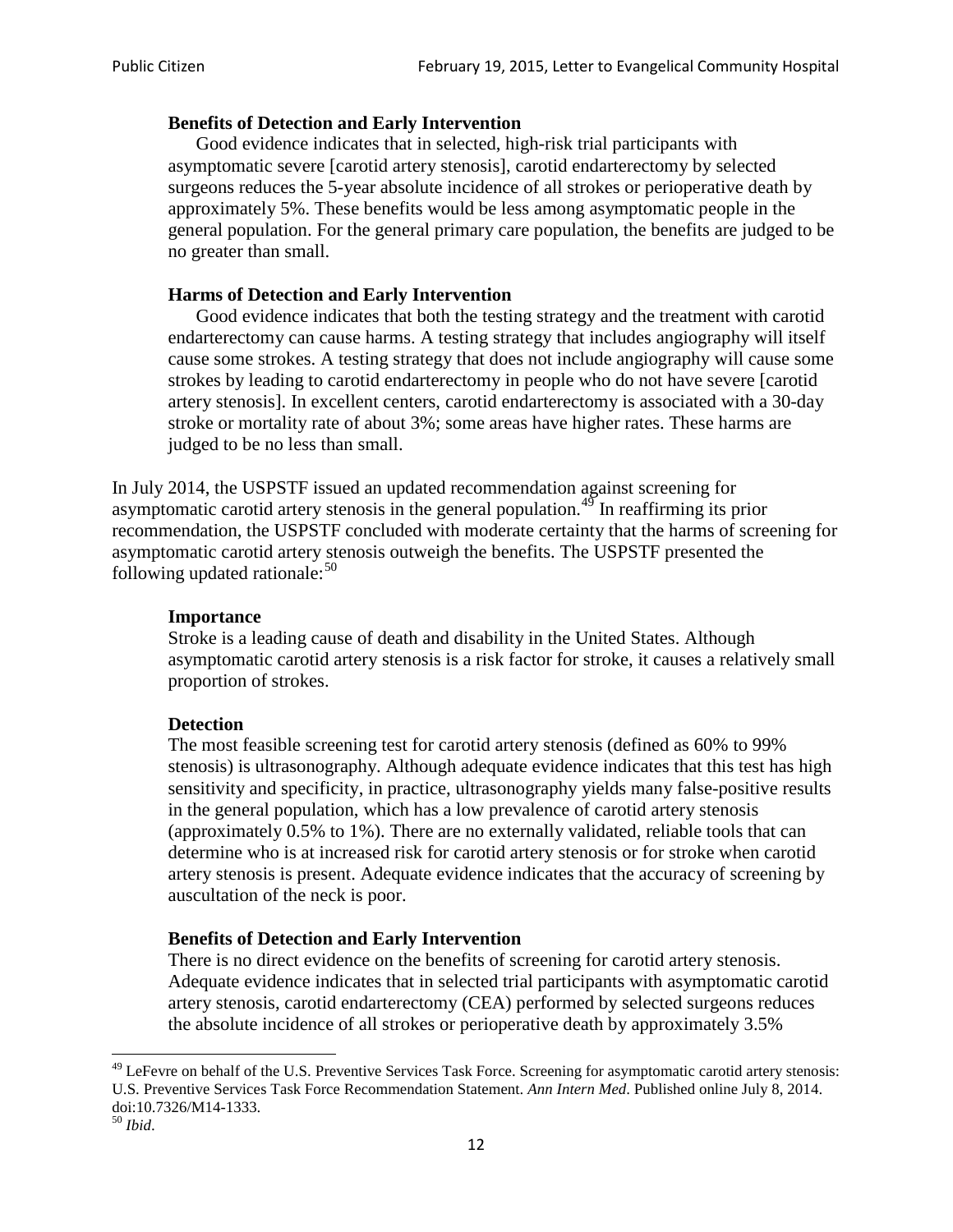compared with (outdated) medical management. However, this difference is probably smaller with current optimal medical management. The magnitude of these benefits would be smaller in asymptomatic persons in the general population. For the general primary care population, the magnitude of benefit is small to none. There is no evidence that identification of asymptomatic carotid artery stenosis leads to any benefit from adding or increasing medication doses (beyond current standard medical therapy for cardiovascular disease prevention).

## **Harms of Detection and Early Intervention**

Adequate evidence indicates that both the testing strategy for carotid artery stenosis and treatment with CEA can cause harms. Although screening with ultrasonography has few direct harms, all screening strategies, including those with or without confirmatory tests (that is, digital subtraction or magnetic resonance angiography), have imperfect sensitivity and specificity and could lead to unnecessary interventions and result in serious harms. In selected centers similar to those in the trials, CEA is associated with a 30-day stroke or mortality rate of approximately 2.4%; reported rates are as high as approximately 5% in low-volume centers and 6% in certain states. Myocardial infarctions are reported in 0.8% to 2.2% of patients after CEA. The 30-day stroke or mortality rate after carotid angioplasty and stenting (CAAS) is approximately 3.1% to 3.8%. The overall magnitude of harms of screening and subsequent treatment of asymptomatic carotid artery stenosis is small to moderate depending on patient population, surgeon, center volume, and geographic location.

In 2007, the American Society of Neuroimaging, with co-sponsorship by the Society of Vascular and Interventional Neurology, issued evidence-based recommendations on the screening of asymptomatic carotid artery disease in the general population and selected subsets of patients.<sup>[51](#page-12-0)</sup> These societies issued a grade E recommendation *against* screening for carotid artery stenosis in the general population or in a selected population based on age, gender or any other variable alone. The criteria for a grade E recommendation were that the prevalence of disease may be high or low but detection and treatment is documented to have no benefit, or prevalence of disease is low. They also issued a grade A recommendation that screening of selective subpopulations of adults age 65 or older with at least three cardiovascular risk factors (hypertension, coronary artery disease, current cigarette smoking or hyperlipidemia) needs to be considered. The criteria of a grade A recommendation were that the prevalence of disease is high and detection and treatment is of documented benefit.

In 2011, the Society for Vascular Surgery issued a position statement recommending ultrasound screening of carotid arteries only for high-risk individuals age 55 or older, taking into account cardiovascular risk factors, such as a history of hypertension, diabetes mellitus, smoking,

<span id="page-12-0"></span><sup>&</sup>lt;sup>51</sup> Qureshi AI, Alexandrov AV, Tegeler CH, et al. Guidelines for screening of extracranial carotid artery disease: a statement for healthcare professionals from the multidisciplinary practice guidelines committee of the American Society of Neuroimaging; cosponsored by the Society of Vascular and Interventional Neurology. *J Neuroimaging*. 2007;17(1):19-47.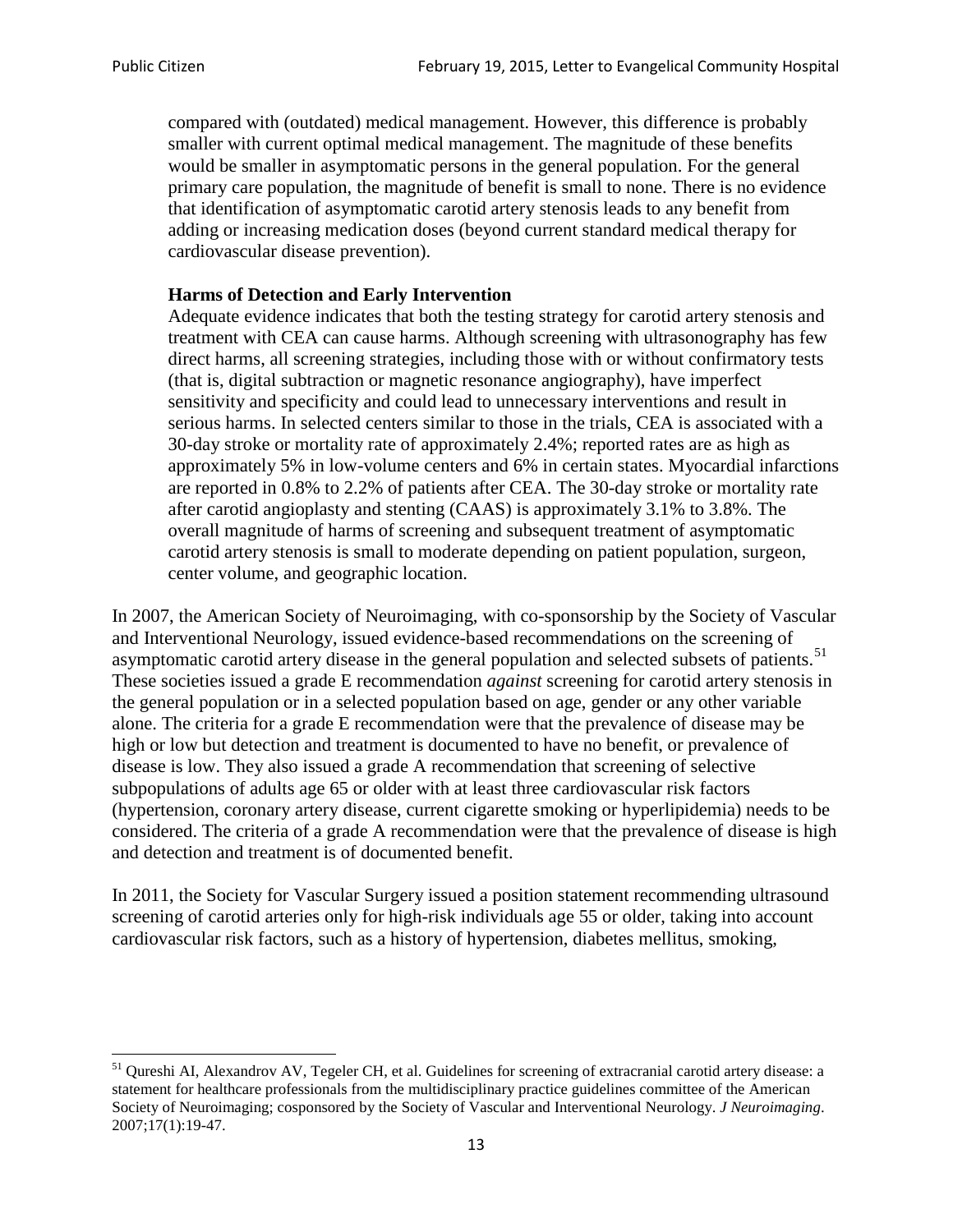hypercholesterolemia, or known cardiovascular disease.<sup>[52](#page-13-0)</sup> The position statement provided little substantive evidence to support this recommendation.

Thus, screening for carotid artery stenosis with ultrasound in the general, asymptomatic population has *not* been shown to significantly improve clinical outcomes, and numerous medical professional organizations strongly recommend against such screening.

### **C. Abdominal Aortic Aneurysm Ultrasound:**

The Life Line Screening online promotional materials state:<sup>[53](#page-13-1)</sup>

An Abdominal Aortic Aneurysm (AAA), a specific kind of aneurysm, is a condition in which the lining of the blood vessel called the aorta is enlarged within the abdomen. Abdominal aortic aneurysms pose a threat because they are usually silent until a medical emergency occurs.

The abdominal aorta is the largest blood vessel in the body and the main artery that originates in the heart. As the lining weakens from age and other risk factors, the vessel wall thins and expands. …

Screening for Aortic Aneurysms

• A painless, non-invasive procedure, an abdominal aortic aneurysm screening requires you to lie on your back while a technician uses ultrasound to take images and measurements of your abdominal aorta. …

Who should have an aortic aneurysm screening?

• Anyone with risk factors

How often should I get an aortic aneurysm screening?

• Annually

By definition, an AAA is present when aortic diameter equals or exceeds 3.0 cm (slightly more than one inch).<sup>[54](#page-13-2)</sup> Most people who have an AAA show no signs or symptoms until it ruptures. The strongest risk factor for *rupture* of an AAA is the aortic diameter.<sup>[55](#page-13-3)</sup> Thus, risk of AAA rupture rises with increasing size of the aneurysm. AAAs with a diameter between 3.0 and 3.9

<span id="page-13-0"></span> $52$  Society for Vascular Surgery. SVS position statement on vascular screenings. January 2011. http://www.vascularweb.org/about/positionstatements/Pages/svs-position-statement-on-vascular-screening.aspx.<br>Accessed January 14, 2015.

<span id="page-13-1"></span>Accessed Line Screening. Abdominal aortic aneurysm screening. http://www.lifelinescreening.com/What-We-<br>Do/What-We-Screen-For/Abdominal-Aortic-Aneurysms. Accessed January 9, 2015.

<span id="page-13-2"></span> $\frac{1}{54}$  Fleming C, Whitlock EP, Beil TL, Lederle FA. Screening for abdominal aortic aneurysm: A best-evidence systematic review for the U.S. Preventive Services Task Force. *Ann Intern Med.* 2005;142(3):203-211.<br><sup>55</sup> Lederle FA, Johnson GR, Wilson SE, et al. Rupture rate of large abdominal aortic aneurysms in patients refusing

<span id="page-13-3"></span>or unfit for elective repair. *JAMA*. 2002;287(22):2968-2972.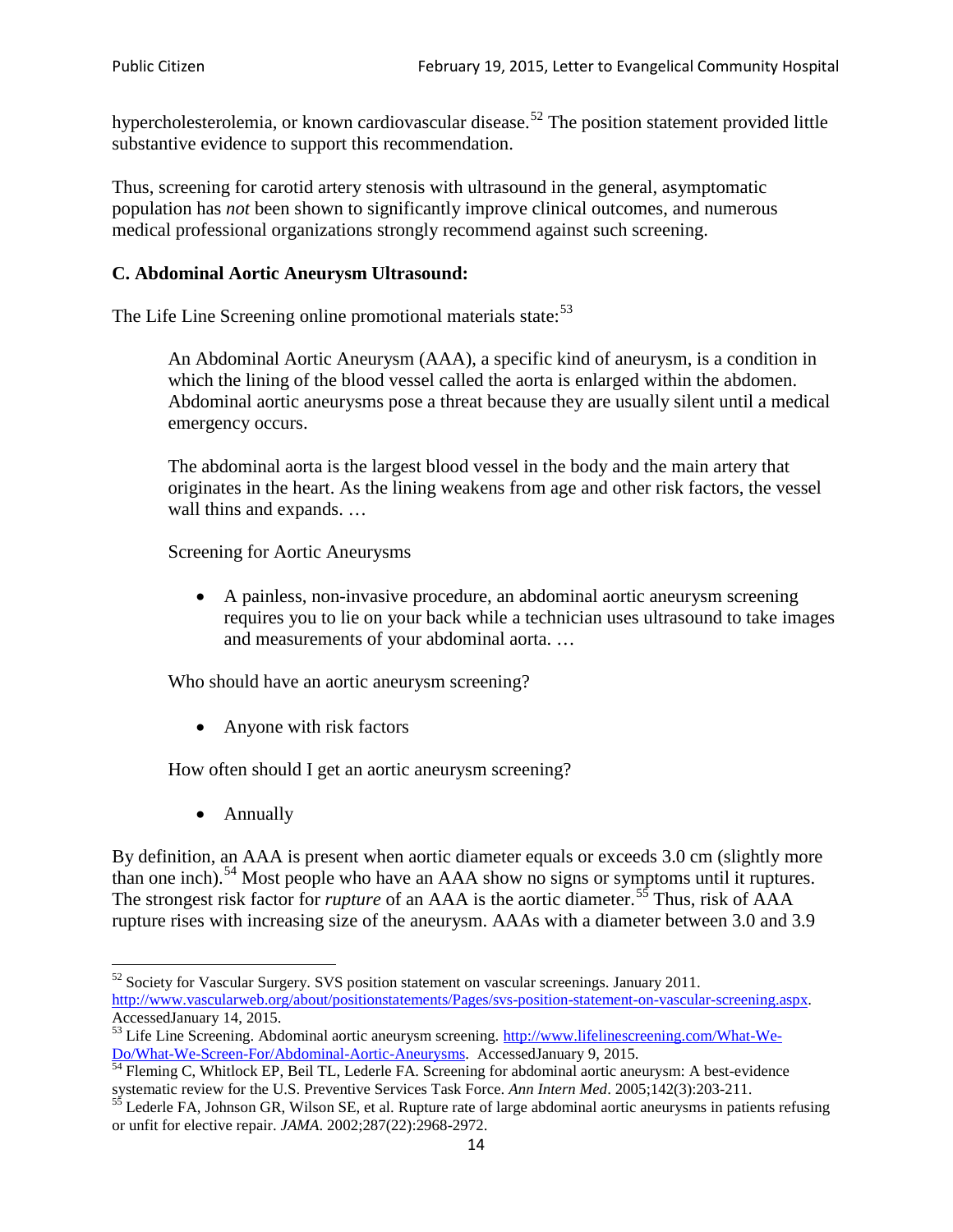cm have an essentially 0 percent annual rupture risk; those with between 4.0 and 4.9 cm have a 1 percent risk; and those between 5.0 and 5.9 cm have a 11 percent annual rupture risk.<sup>[56](#page-14-0)</sup>

In a study of an unselected general population in the U.K., the prevalence of AAA was six times greater in men than women for all age groups.<sup>[57](#page-14-1)</sup> For men not screened for  $AAA$ , almost all deaths from ruptured AAAs occurred after age 65, with more than half occurring before age 80.<sup>[58](#page-14-2)</sup> For women not screened for AAA, the majority of AAA-related deaths occurred after age 80.<sup>[59](#page-14-3)</sup>

Several major medical professional organizations affirmatively recommend one-time ultrasound screening for AAAs *only in certain high-risk individuals* given the epidemiology of AAAs described above, and we are not aware of any major medical professional organization that endorses indiscriminate ultrasound screening for AAAs in low-risk, asymptomatic individuals.

In 2005, the USPSTF issued the following evidence-based recommendations for AAA screening: $60$ 

(1) A grade B recommendation for one-time screening for AAA by ultrasonography in men age 65 to 75 who have ever smoked. In making this a grade [B recommendation,](http://www.uspreventiveservicestaskforce.org/uspstf/gradespre.htm#brec) the USPSTF offered the following rationale:

> The USPSTF found good evidence that screening for AAA and surgical repair of large AAAs ( $\geq$ 5.5 cm) in men age 65 to 75 years who have ever smoked (current and former smokers) leads to decreased AAA-specific mortality. There is good evidence that abdominal ultrasonography, performed in a setting with adequate quality assurance (that is, in an accredited facility with credentialed technologists), is an accurate screening test for AAA. There is also good evidence of important harms of screening and early treatment, including an increased number of surgeries with associated clinically significant morbidity and mortality, and short-term psychological harms. On the basis of the moderate magnitude of net benefit, the USPSTF concluded that the benefits of screening for AAA in men age 65 to 75 years who have ever smoked outweigh the harms.

(2) No recommendation for or against screening for AAA in men age 65 to 75 who have *never* smoked. In making this grade C recommendation, the USPSTF offered the following rationale:

> The USPSTF found good evidence that screening for AAA in men age 65 to 75 years who have never smoked leads to decreased AAA-specific mortality. There is, however, a lower prevalence of large AAAs in men who have never smoked

<span id="page-14-0"></span><sup>&</sup>lt;sup>56</sup> LeFevre ML on behalf of the U.S. Preventive Services Task Force. Screening for abdominal aortic aneurysm: U.S. Preventive Services Task Force recommendation statement. *Ann Intern Med*. Online June 24, 2014. doi:

<span id="page-14-1"></span><sup>10.7326/</sup>M14-1204.<br> $57$  Scott RA, Bridgewater SG, Ashton HA. Randomized clinical trial of screening for abdominal aortic aneurysm in women. *Br J Surg.* 2002;89(3):283-285.

<span id="page-14-4"></span><span id="page-14-3"></span>

<span id="page-14-2"></span><sup>&</sup>lt;sup>58</sup> *Ibid.*<br><sup>59</sup> *Ibid.* 2002;<br><sup>60</sup> U.S. Preventive Services Task Force. Screening for abdominal aortic aneurysm: Recommendation statement. *Ann Intern Med*. 2005;142(3):198-202.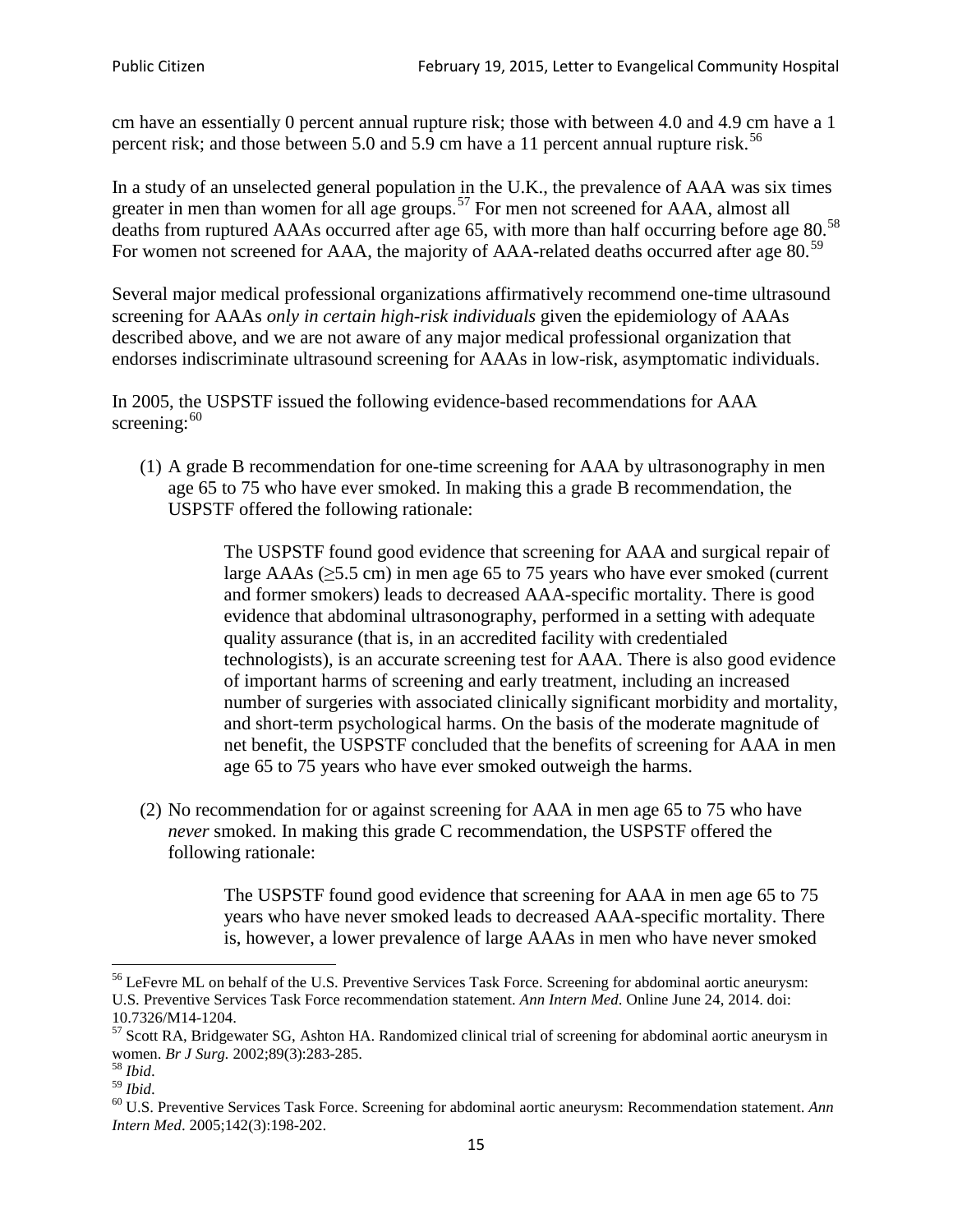compared with men who have ever smoked; thus, the potential benefit from screening men who have never smoked is small. There is good evidence that screening and early treatment lead to important harms, including an increased number of surgeries with associated clinically significant morbidity and mortality, and short-term psychological harms. The USPSTF concluded that the balance between the benefits and harms of screening for AAA is too close to make a general recommendation in this population.

(3) A grade D recommendation *against* routine screening for AAA in women. In making this a grade D recommendation, the USPSTF offered the following rationale:

> Because of the low prevalence of large AAAs in women, the number of AAArelated deaths that can be prevented by screening this population is small. There is good evidence that screening and early treatment result in important harms, including an increased number of surgeries with associated morbidity and mortality, and psychological harms. The USPSTF concluded that the harms of screening women for AAA therefore outweigh the benefits.

In June 2014, the USPSTF issued a revised recommendation statement, based on an updated review of the available evidence published between January 2004 and January 2013.<sup>[61](#page-15-0)</sup> The updated recommendations differ slightly from the 2005 recommendations and include the following: $62$ 

(1) A grade B recommendation for one-time screening for AAA with ultrasonography in men ages 65 to 75 who have ever smoked (no change from 2005). The USPSTF provided the following updated rationale for this unchanged recommendation:

> Four large, population-based, randomized, controlled trials (RCTs) show that invitation to 1-time screening for AAA is associated with reduced AAA-specific mortality in men. This benefit begins 3 years after testing and persists up to 15 years. In addition, risk reduction for AAA rupture and emergency surgery persists up to 10 to 13 years.

> In the 2 highest-quality trials, the relative reduction in AAA-specific mortality after 13 years was 42% to 66%. In the largest trial, where prevalence of AAA was approximately 5% in the screened group, screening was associated with an absolute risk reduction in death of 1.4 per 1000 men.

Abdominal aortic aneurysms are most prevalent in men who have ever smoked, occurring in approximately 6% to 7% of this population. This prevalence increases the importance of screening in these men because it maximizes the absolute benefit that could be achieved (that is, it improves the likelihood that

<span id="page-15-0"></span><sup>61</sup> Guirguis-Blake JM, Beil TL, Senger CA Whitlock EP. Ultrasonography screening for abdominal aortic aneurysms: A systematic review for the U.S. Preventive Services Task Force. *Ann Intern Med*. 2014;160(5):321- 329.

<span id="page-15-1"></span> $62$  LeFevre ML on behalf of the U.S. Preventive Services Task Force. Screening for abdominal aortic aneurysm: U.S. Preventive Services Task Force recommendation statement. *Ann Intern Med*. 2014;161(4):281-290..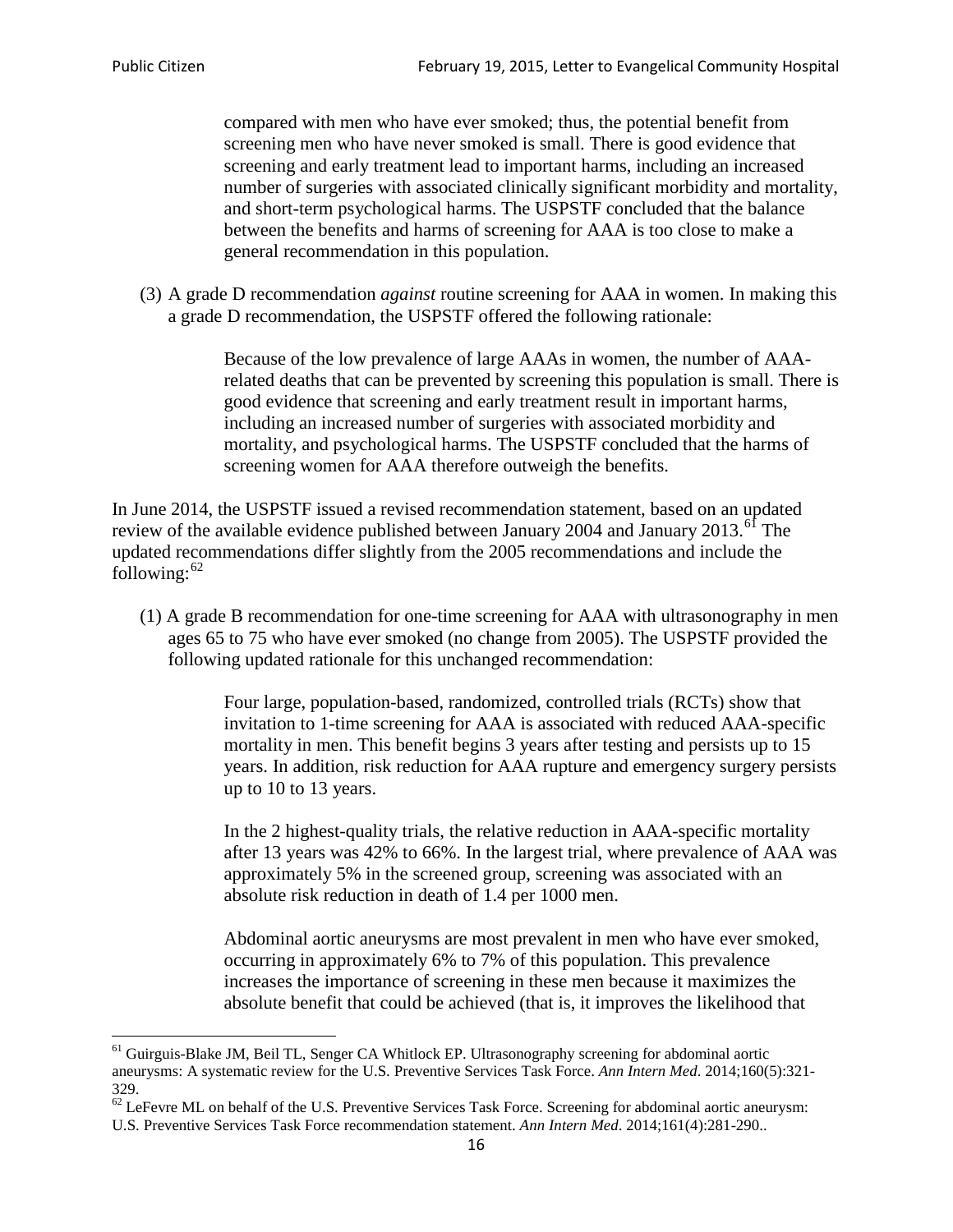men in this group will benefit from screening). Convincing evidence shows that 1-time screening with ultrasonography results in a moderate benefit in men aged 65 to 75 years who have ever smoked.

The USPSTF concluded with high certainty that screening for AAA with ultrasonography in men ages 65 to 75 who have ever smoked has a moderate net benefit.

(2) A grade C recommendation that clinicians *selectively* offer screening for AAA in men ages 65 to 75 who have never smoked rather than routinely screening all men in this group. Evidence indicates that the net benefit of screening all men ages 65 to 75 years who have never smoked is small. In determining whether this service is appropriate in individual cases, patients and clinicians should consider the balance of benefits and harms on the basis of evidence relevant to the patient's medical history, family history, other risk factors, and personal values. The USPSTF offered the following rationale for this new recommendation:

> Screening men overall reduces AAA-specific death, rupture, and emergency surgery. However, the lower prevalence of AAA in men who have never smoked (approximately 2%) substantially reduces the absolute benefit (that is, it greatly lowers the probability that men in this group will benefit from screening). Adequate evidence shows that 1-time screening for AAA with ultrasonography results in a small benefit in men aged 65 to 75 years who have never smoked.

The USPSTF also suggested the following clinical considerations with respect to this new recommendation:

Despite the demonstrated benefits of screening for AAA in men overall, the lower prevalence of AAA in male never-smokers versus male ever-smokers suggests that clinicians should consider a patient's risk factors and the potential for harm before screening for AAA rather than routinely offering screening to all male never-smokers. Important risk factors for AAA include older age and a firstdegree relative with an AAA; other risk factors include a history of other vascular aneurysms, coronary artery disease, cerebrovascular disease, atherosclerosis, hypercholesterolemia, obesity, and hypertension. Factors associated with a reduced risk for AAA include African American race, Hispanic ethnicity, and diabetes.

(3) An I statement concluding that the current evidence is insufficient to assess the balance of benefits and harms of screening for AAA in women ages 65 to 75 who have ever smoked. (An I statement means the USPSTF concludes that the current evidence is insufficient to assess the balance of benefits and harms of the service. Evidence may be lacking, of poor quality, or conflicting, and the balance of benefits and harms cannot be determined.) The USPSTF offered the following rationale for this draft statement:

> *Potential Preventable Burden.* A screening study in Sweden found that the prevalence of AAA in women aged 70 years was low (0.8%) for ever-smokers but increased to 2.0% for current smokers. A meta-analysis of individual-patient data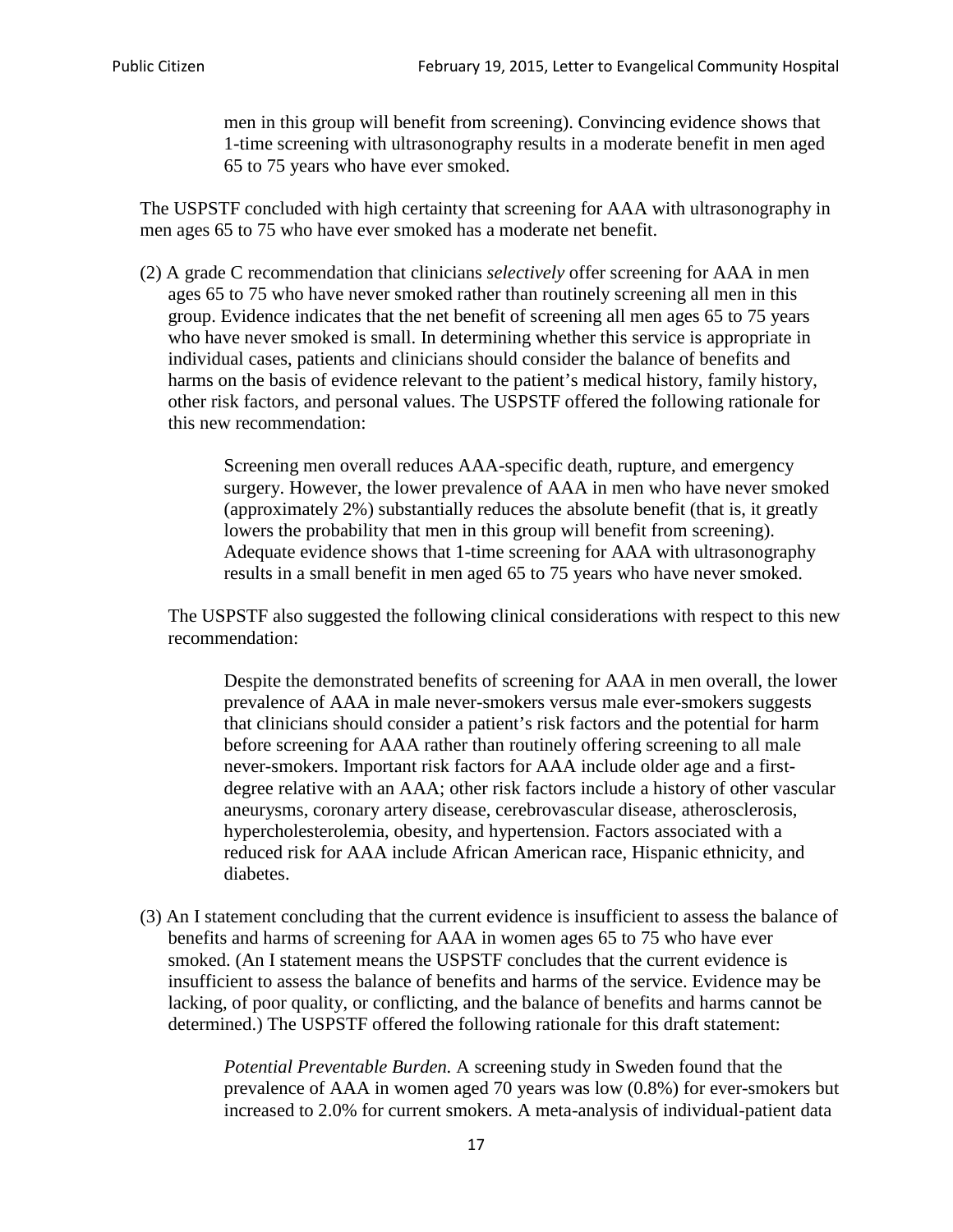found that women have a higher risk than men for AAA rupture at the same diameter (hazard ratio [HR], 3.76 [95% CI, 2.58 to 5.47]). However, AAAassociated deaths occur at an older age in women (at a time of increased competing causes of death and a declining benefit–risk ratio for operative interventions), with 70% of deaths occurring after age 80 years in women compared with fewer than 50% in men. In the only screening RCT that included women, most screen-detected AAAs in women were small (3.0 to 3.9 cm) and AAA-specific mortality was low in screened and unscreened women  $(<0.2\%)$ after 10 years.

*Potential Harms.* Four RCTs (primarily done in men) showed that screening for AAA doubled the rate of AAA-associated surgeries, largely driven by an increase in elective surgeries. Most screen-detected AAAs were below the 5.5-cm threshold for immediate repair. This finding generally results in long-term or lifelong surveillance and is probably associated with some amount of overtreatment, although the magnitude of this burden is difficult to quantify.

Most screening trials reported an associated decrease in emergency AAA repairs and a reduced 30-day mortality rate associated with emergency surgery in populations invited to screen, although mortality associated with elective surgery was not reduced. Operative mortality associated with AAAs is higher in women than in men (7% vs. 5% for open repair and 2% vs. 1% for endovascular repair, respectively).

*Costs.* In addition to the cost of ultrasonography screening (approximately \$100), the estimated potential associated cost of elective surgery to repair a screendetected AAA ranges from \$37 000 to \$43 000. Potential opportunity costs also may arise, because screening may take the place of other preventive activities that may be more beneficial to the patient.

*Current Practice.* Screening for AAA is provided as part of the "welcome-to-Medicare visit" for women who have a family history of AAA. However, the evidence is insufficient to accurately characterize current practice patterns related to screening for AAA in women.

A retrospective analysis from 2000 to 2010 used the National Inpatient Sample, a database that has a stratified 20% random sample of all nonfederal inpatient hospital admissions in the United States. This analysis found that women are more likely than men to have open surgery versus endovascular aneurysm repair (EVAR) for unruptured AAA (24% vs. 17%, respectively), potentially because of issues with access to the iliac artery (that is, smaller artery size) that may preclude endovascular management.

A retrospective review of 4026 AAA repairs in the Vascular Study Group of New England database (a voluntary registry from 30 academic and community hospitals in the 6 New England states) reported that women were more likely than men to have open surgery versus EVAR and to be older and have smaller aortic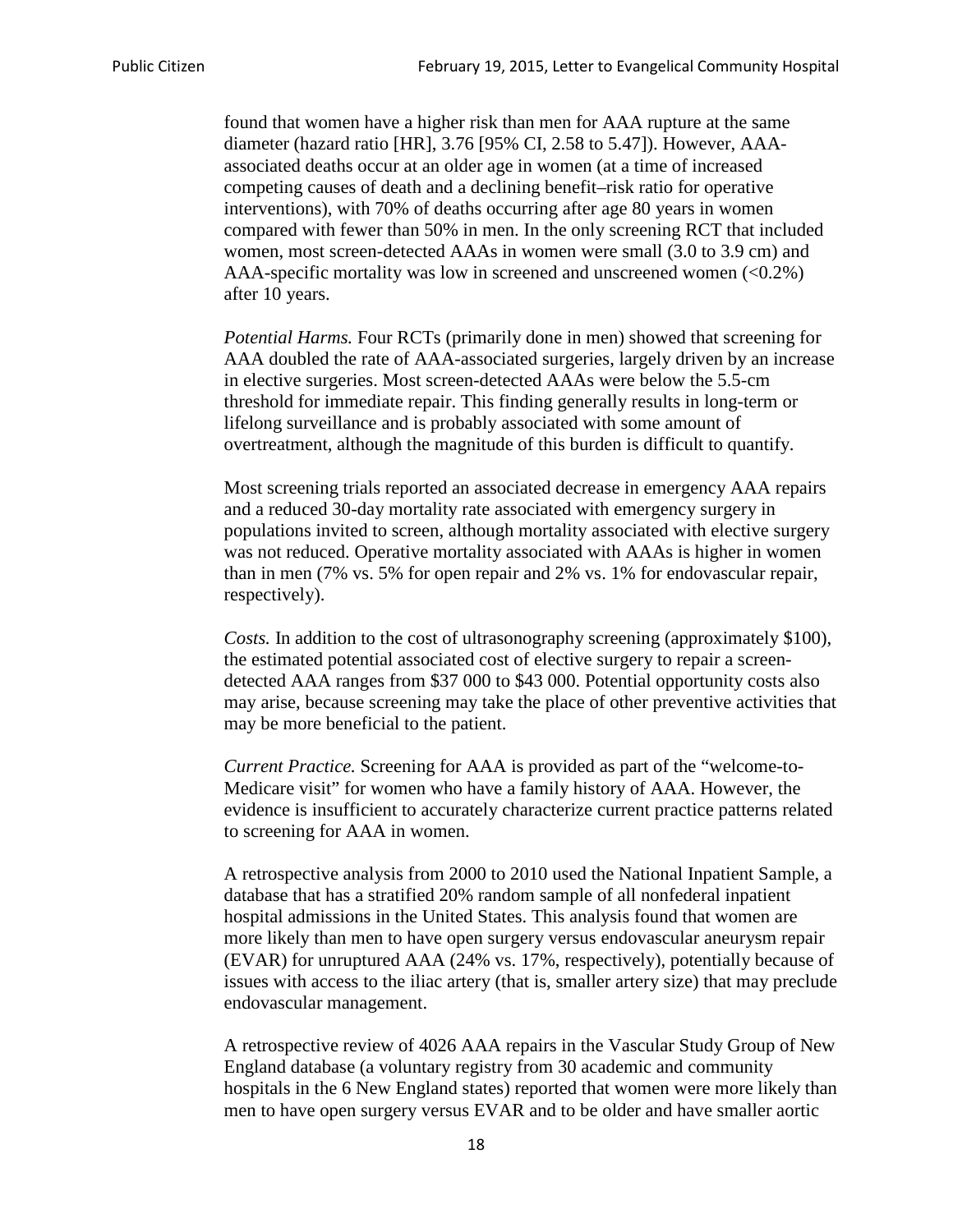diameters at the time of repair. Postoperative complications were higher in women than in men after elective EVAR or open repair, including emergency reoperations, dysrhythmias, leg ischemia or emboli, bowel ischemia, or need for discharge to another medical facility rather than home.

(4) A grade D recommendation *against* routine screening for AAA in women who have never smoked. The USPSTF offered the following rationale for this draft updated recommendation:

> The prevalence of AAA in women who have never smoked is low (0.03% to 0.60% in women aged 50 to 79 years). The evidence also shows no apparent benefit of screening for AAA in women. The USPSTF therefore concludes that adequate evidence shows that the absolute benefit of 1-time screening for AAA with ultrasonography in women who have never smoked can effectively be bounded at none or almost none.

In discussing the harms of detection and early treatment of AAAs, the USPSTF noted the following: $63$ 

In the available trials, groups invited to screening were approximately twice as likely as control groups to have any AAA surgery within 3 to 5 years, predominantly driven by an increase in elective surgeries. More than 90% of AAAs identified by screening were below the 5.5-cm threshold for immediate repair. Detecting smaller AAAs generally leads to long-term (potentially lifelong) surveillance.

A person's risk for death related to elective surgery for AAA is lower than that for death related to emergency surgery for rupture. However, the increase in the overall rates of detection and surgery in the screening groups still potentially represents a harm. A proportion of AAAs will never rupture because they do not advance or because a person dies of a competing cause.

The exact extent of overdiagnosis and overtreatment is difficult to estimate. One study from Massachusetts General Hospital reviewed 24 000 consecutive autopsies between 1952 and 1975 and found that 75% of the 473 patients who died with an undetected or unoperated AAA had a cause of death not related to the AAA (41% were >5.1 cm in diameter). Given that even elective treatment is associated with some risk for perioperative mortality, overtreatment is an important issue to consider when deciding whether to screen for this condition....

Convincing evidence shows that the harms associated with 1-time screening for AAA with ultrasonography are at least small in all populations and potentially higher in women because of their higher risk for operative mortality.

In 2011, the Society for Vascular Surgery issued a position statement on vascular screening recommending a one-time ultrasound screening for AAA for all men age 65 or older and

<span id="page-18-0"></span><sup>63</sup> *Ibid*.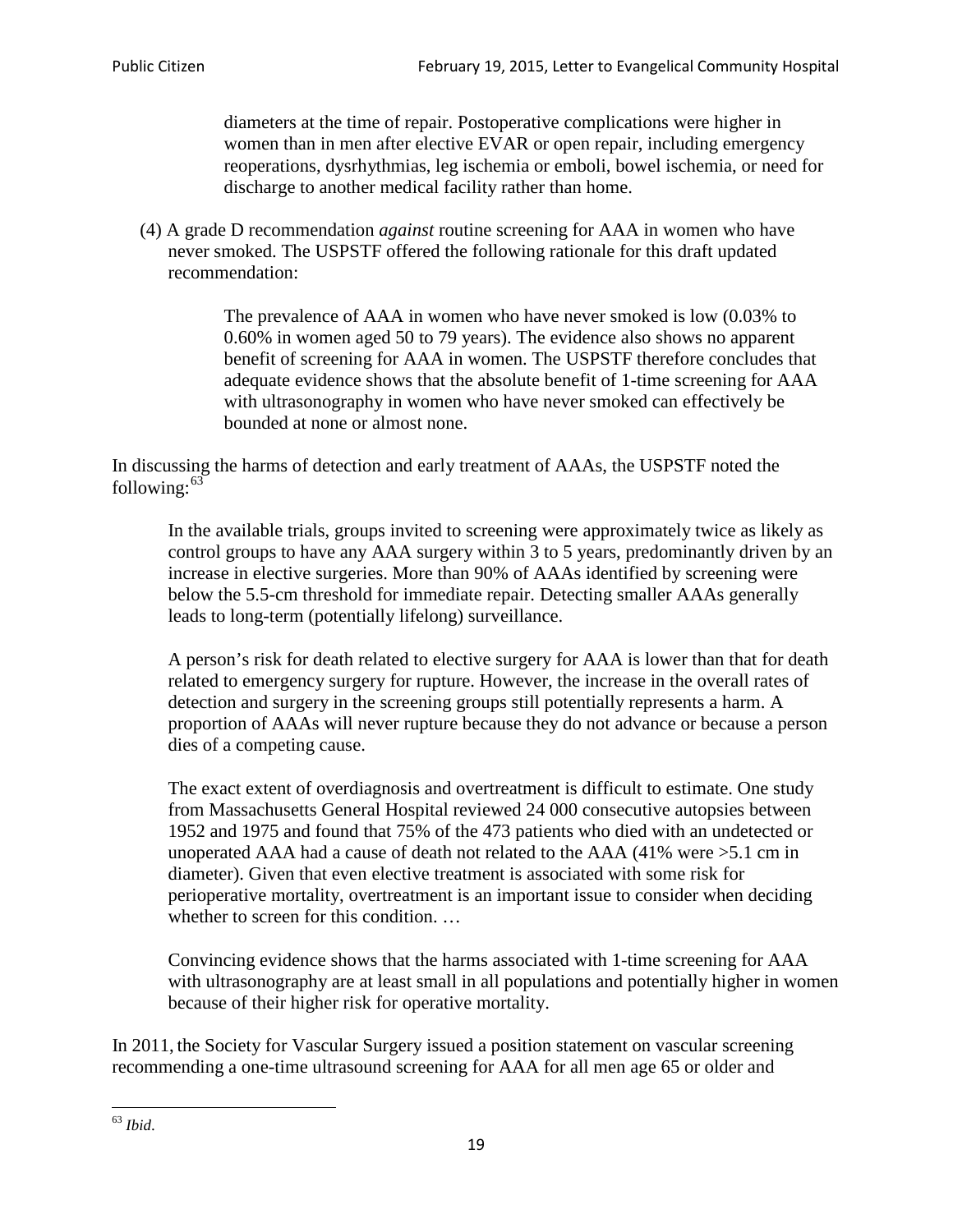screening men as early as age 55 who have a family history of AAA.<sup>[64](#page-19-0)</sup> The society also recommended one-time ultrasound screening for AAA for all women age 65 or older who have a family history of AAA or have smoked.

In 2012, the ACCF, American College of Radiology, American Institute of Ultrasound in Medicine, American Society of Echocardiography, American Society of Nephrology, Intersocietal Commission for the Accreditation of Vascular Laboratories, Society for Cardiovascular Angiography and Interventions, Society of Cardiovascular Computed Tomography, Society for Interventional Radiology, Society for Vascular Medicine, and Society for Vascular Surgery jointly issued evidence-based appropriate use criteria for noninvasive vascular testing (ultrasound and physiological testing) for a variety of possible indications.<sup>[65](#page-19-1)</sup> For each indication, these organizations classified the use of noninvasive vascular testing into one of the following three categories:

- **Appropriate:** The test is one in which the expected incremental information, combined with clinical judgment, exceeds the expected negative consequences — including the risks of the procedure itself and the downstream impact of poor test performance such as delay in diagnosis (false-negatives) or inappropriate diagnosis (false-positives) — by a sufficiently wide margin for the specific indication that the procedure is generally considered acceptable care and a reasonable approach for the indication.
- **Uncertain:** The test *may* be generally acceptable and *may* be a reasonable approach for the specific indication; uncertainty also implies that more research and/or patient information is needed to classify the indication definitively.
- **Inappropriate:** The test *is not* generally acceptable and *is not* a reasonable approach for the specific indication.

These organizations classify screening for AAA as *inappropriate* for anyone under age 65 with no history of smoking, except as noted below. They also classify such screening as *uncertain* for anyone 65 or older with no history of smoking.

These organizations did classify screening for AAA as *appropriate* for the following subgroups:

- Adults older than age 60 with a first-degree relative with an AAA.
- Adults age 65 or older who are current or former smokers.

In summary, the USPSTF and many other major medical professional organizations recommended against routine screening for AAA, or designate such screening as inappropriate for those individuals who are not at high risk for developing AAA. Screening for AAA in the

<span id="page-19-0"></span><sup>64</sup> Society for Vascular Surgery. SVS Position Statement on Vascular Screenings. January 2011. [http://www.vascularweb.org/about/positionstatements/Pages/svs-position-statement-on-vascular-screening.aspx.](http://www.vascularweb.org/about/positionstatements/Pages/svs-position-statement-on-vascular-screening.aspx) 

<span id="page-19-1"></span>Accessed August 21, 2014.<br><sup>65</sup> Mohler ER, Gornik HL, Gerhard-Herman M, et al. ACCF/ACR/AIUM/ASE/ASN/ICAVL/SCAI/SCCT/SIR/ SVM/SVS 2012 appropriate use criteria for peripheral vascular ultrasound and physiological testing part I: Arterial ultrasound and physiological testing*. J Am Coll Cardiol*. 2012;60(3):242-276.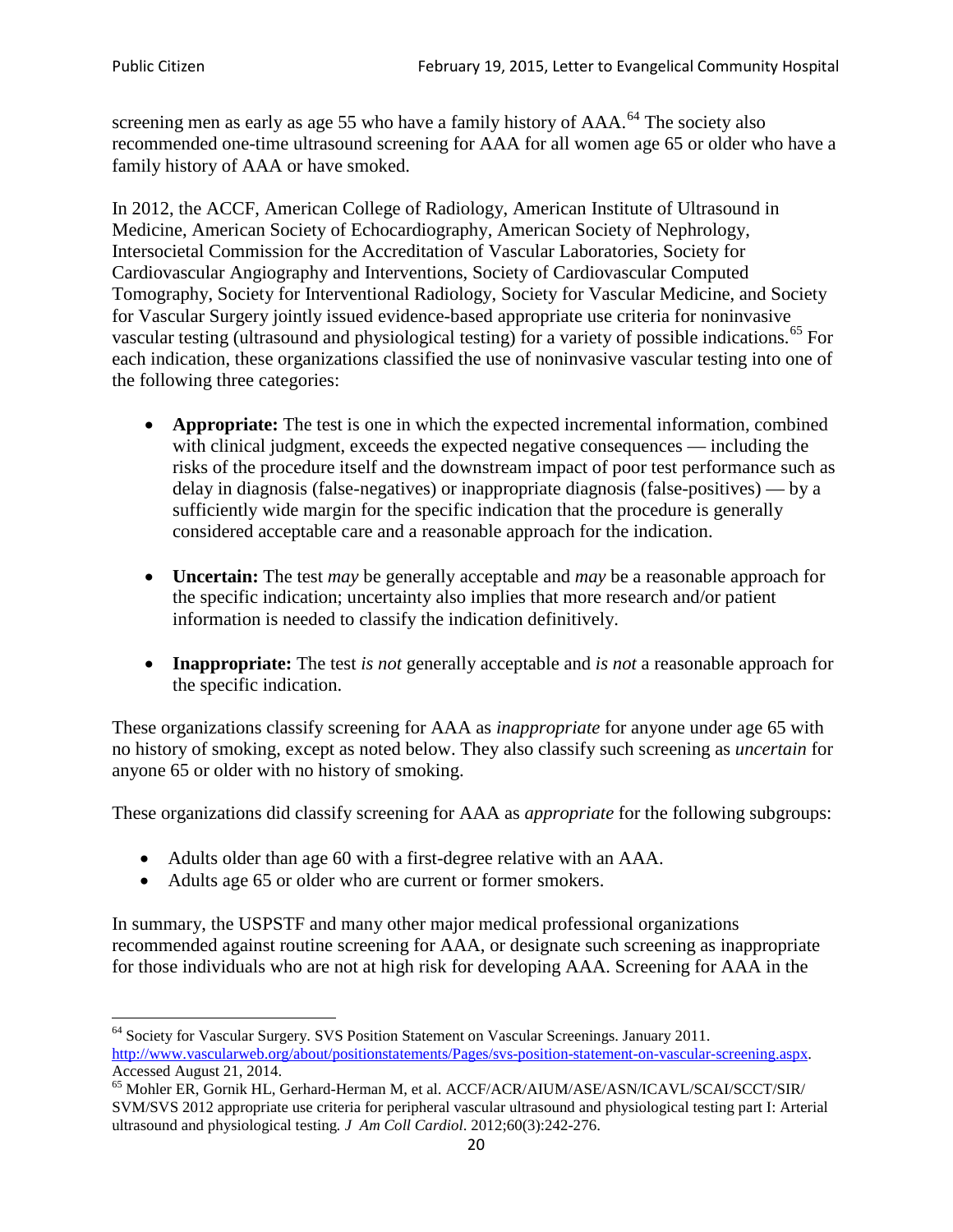general, asymptomatic population has *not* been shown to significantly improve clinical outcome and is likely to do more harm than good.

### **D. Peripheral Arterial Disease Test:**

The Life Line Screening online promotional materials state:<sup>[66](#page-20-0)</sup>

Peripheral Arterial Disease (PAD), more commonly known as hardening of the arteries, affects about eight million Americans. It is a condition in which the large and mediumsized arteries supplying blood to the legs become narrow or clogged, constricting the flow of blood. PAD is caused by atherosclerosis, a gradual process in which cholesterol and scar tissue build up, forming a substance called plaque that clogs the artery. PAD not only causes pain and disability, it also is associated with a much higher risk of heart disease. …

Peripheral Arterial Disease Screening

o A quick, easy and non-invasive procedure, PAD screening is done by using the ankle-brachial index (ABI). After removing your socks and shoes, you will have pressure cuffs placed around your upper arms and ankles. A small ultrasound device will then measure the systolic blood pressure in your limbs. …

Who should have a peripheral arterial disease screening?

• Anyone with risk factors

How often should I get a peripheral arterial disease screening?

• Annually

In 2012, the ACCF, American College of Radiology, American Institute of Ultrasound in Medicine, American Society of Echocardiography, American Society of Nephrology, Intersocietal Commission for the Accreditation of Vascular Laboratories, Society for Cardiovascular Angiography and Interventions, Society of Cardiovascular Computed Tomography, Society for Interventional Radiology, Society for Vascular Medicine, and Society for Vascular Surgery jointly issued evidence-based appropriate use criteria for noninvasive vascular testing (ultrasound and physiological testing) for a variety of possible indications. These appropriate use criteria identify the following as the only appropriate indications for lower extremity artery testing with ABI: patients with diminished pulses, femoral bruit, age greater than 50 with diabetes or smoking, or age greater than 70, which is consistent with ACC/AHA PAD guidelines. The evaluation with ABI for those younger than 50 and those with diabetes was classified as uncertain.<sup>[67](#page-20-1)</sup>

<span id="page-20-0"></span><sup>&</sup>lt;sup>66</sup> Life Line Screening. Peripheral arterial disease screening. [http://www.lifelinescreening.com/What-We-Do/What-](http://www.lifelinescreening.com/What-We-Do/What-We-Screen-For/Peripheral-Arterial-Disease)

<span id="page-20-1"></span>[We-Screen-For/Peripheral-Arterial-Disease.](http://www.lifelinescreening.com/What-We-Do/What-We-Screen-For/Peripheral-Arterial-Disease) Accessed January 9, 2015.<br><sup>67</sup> Mohler ER, Gornik HL, Gerhard-Herman M, et al. ACCF/ACR/AIUM/ASE/ASN/ICAVL/SCAI/SCCT/SIR/ SVM/SVS 2012 appropriate use criteria for peripheral vascular ultrasound and physiological testing part I: Arterial ultrasound and physiological testing. *J Am Coll Cardiol*. 2012;60(3):242-276.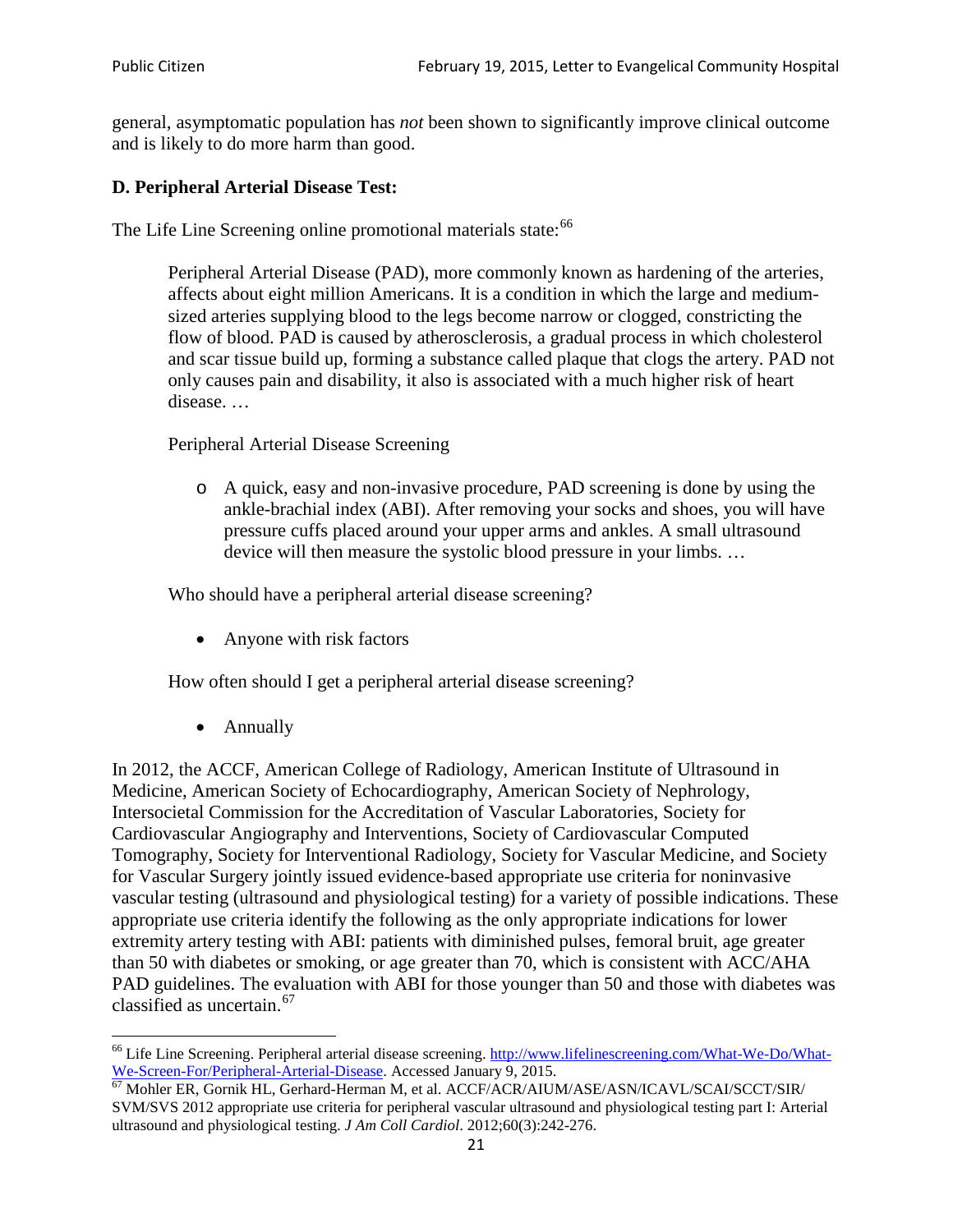In 2013, the USPSTF, based on a systematic review of the scientific literature,<sup>[68](#page-21-0)</sup> issued a grade I statement on ABI testing, concluding that the current evidence is *insufficient* to assess the balance of benefits and harms of screening for peripheral artery disease and cardiovascular disease risk assessment with ABI in adults.<sup>[69](#page-21-1)</sup> In making this statement, the USPSTF noted the following regarding its assessment of the possible benefits and harms of ABI screening:

#### **Benefits of Detection and Early Treatment**

The USPSTF found no evidence that screening for and treatment of PAD in asymptomatic patients leads to clinically important benefits. It also reviewed the potential benefits of adding the ABI to the Framingham Risk Score (FRS) and found evidence that this results in some patient risk reclassification; however, how often the reclassification is appropriate or whether it results in improved clinical outcomes is not known.

Determining the overall benefit of ABI testing requires not only evidence on appropriate risk reclassification but also evidence that this reclassification leads to treatments shown to improve clinical outcomes. One randomized trial found that aspirin did not reduce [cardiovascular disease] events in patients with a low ABI. No studies assessed the effect of lipid-lowering therapy or other cardiovascular risk reduction interventions in patients with asymptomatic PAD and no known diagnosis of [cardiovascular disease] or diabetes. The USPSTF found inadequate evidence that early treatment of screen-detected PAD leads to improvement in clinical outcomes.

#### **Harms of Detection and Early Treatment**

The USPSTF found no studies addressing the magnitude of harms of screening for PAD with the ABI; however, the direct harms to the patient of screening itself, beyond the time needed for the test, are probably minimal. Other harms resulting from testing may include false-positive results, exposure to gadolinium or contrast dye if magnetic resonance angiography (MRA) or computed tomography angiography (CTA) is used to confirm diagnosis, anxiety, labeling, and opportunity costs.

The USPSTF found inadequate evidence on the harms of early treatment of screendetected PAD. One study showed that low-dose aspirin treatment in asymptomatic patients with a low ABI may increase bleeding. Additional harms associated with treatment include use of unnecessary medications (or higher doses) and their resulting adverse effects and discontinuation of medications known to be effective in patients with established coronary artery disease (CAD) if the patient is reclassified to a lower risk category on the basis of a normal ABI.

We are not aware of any major medical professional organization that endorses such screening for peripheral vascular disease with ABI in the general asymptomatic population.

Moreover, treatment benefits for asymptomatic individuals with screen-detected PAD are not well established, and there appear to be no studies that directly assess the impact of screening

<span id="page-21-0"></span><sup>&</sup>lt;sup>68</sup> Lin JS, Olson CM, Johnson ES, Whitlock EP. The ankle-brachial index for peripheral artery disease screening and cardiovascular disease prediction among asymptomatic adults: A systematic evidence review for the U.S. Preventive Services Task Force. *Ann Intern Med.* 2013;159(5):333-341.<br><sup>69</sup> Moyer VA, U.S. Preventive Services Task Force. Screening for peripheral artery disease and cardiovascular

<span id="page-21-1"></span>disease risk assessment with the ankle–brachial index in adults: U.S. Preventive Service Task Force recommendation statement. *Ann Intern Med.* 2013;159(5):342-348.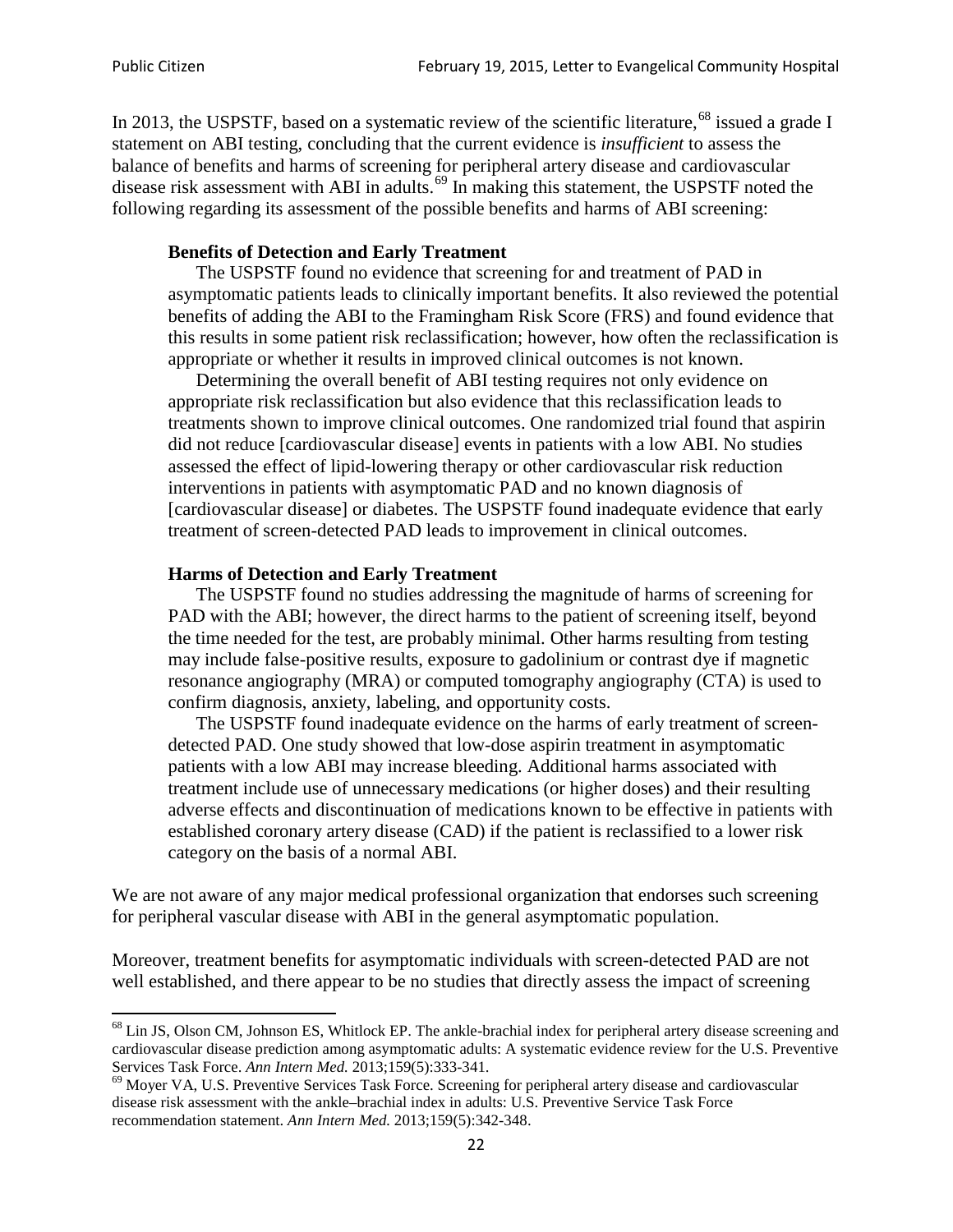unselected adults (or generally asymptomatic adults) with ABI on cardiovascular disease or PAD health outcomes.<sup>[70](#page-22-0)</sup>

## **E. Osteoporosis Screening/Bone Density Test**

The Life Line Screening online promotional materials state: $71$ 

Osteoporosis is a disease in which bone becomes extremely fragile. Bone is a complex living tissue that can be weakened by poor diet and lack of exercise.

As we age, bones begin to break down faster than new bone can be formed. Osteoporosis removes minerals from bones until they become so weak and brittle that they fracture very easily. Actions such as bending to pick up a newspaper, lifting a vacuum, or even coughing can cause a fracture. Some fractures, such as hip fractures, may require hospitalization or major surgery, and may result in disability or even death.

Screening for Osteoporosis

• An easy and painless procedure, an osteoporosis screening requires you to place your foot in an ultrasound device called a bone densitometer. This device then measures the bone mineral density [BMD] of your heel. The heel is measured because its bone is similar to that found in the hip, where fractures most often occur. …

Who should have an Osteoporosis screening?

• Anyone who has the risk factors associated with the disease ...

How often should I get an Osteoporosis screening?

• Annually

Several major medical professional organizations affirmatively recommend screening for osteoporosis in *certain high-risk individuals*, but we are not aware of any major medical professional organization that endorses such screening *annually* for any group of individuals.

In 2008, the American College of Physicians issued the following evidence-based recommendation for osteoporosis screening in men: $^{72}$  $^{72}$  $^{72}$ 

(1) Clinicians should periodically perform individualized assessment of risk factors for osteoporosis in older men (Grade: strong recommendation; moderate-quality evidence).

<span id="page-22-0"></span><sup>70</sup> [Lin JS,](http://www.ncbi.nlm.nih.gov/pubmed?term=Lin%20JS%5BAuthor%5D&cauthor=true&cauthor_uid=24156115) [Olson CM,](http://www.ncbi.nlm.nih.gov/pubmed?term=Olson%20CM%5BAuthor%5D&cauthor=true&cauthor_uid=24156115) [Johnson ES,](http://www.ncbi.nlm.nih.gov/pubmed?term=Johnson%20ES%5BAuthor%5D&cauthor=true&cauthor_uid=24156115) et al. *The Ankle Brachial Index for Peripheral Artery Disease Screening and Cardiovascular Disease Prediction in Asymptomatic Adults: A Systematic Evidence Review for the U.S. Preventive Services Task Force*. Rockville, MD: Agency for Healthcare Research and Quality; 2013.<br>http://www.ncbi.nlm.nih.gov/books/NBK164524. Accessed December 29, 2014.

<span id="page-22-1"></span> $\frac{1}{71}$  Life Line Screening. Osteoporosis screening/bone density test. [http://www.lifelinescreening.com/What-We-](http://www.lifelinescreening.com/What-We-Do/What-We-Screen-For/Osteoporosis) $\frac{Do/What-We-Screen-For/Osteoporosis}{72}$  Qaseem A, Snow V, Shekelle P, et al. Screening for osteoporosis in men: A clinical practice guideline from the

<span id="page-22-2"></span>American College of Physicians. *Ann Intern Med*. 2008;148(9):680-4.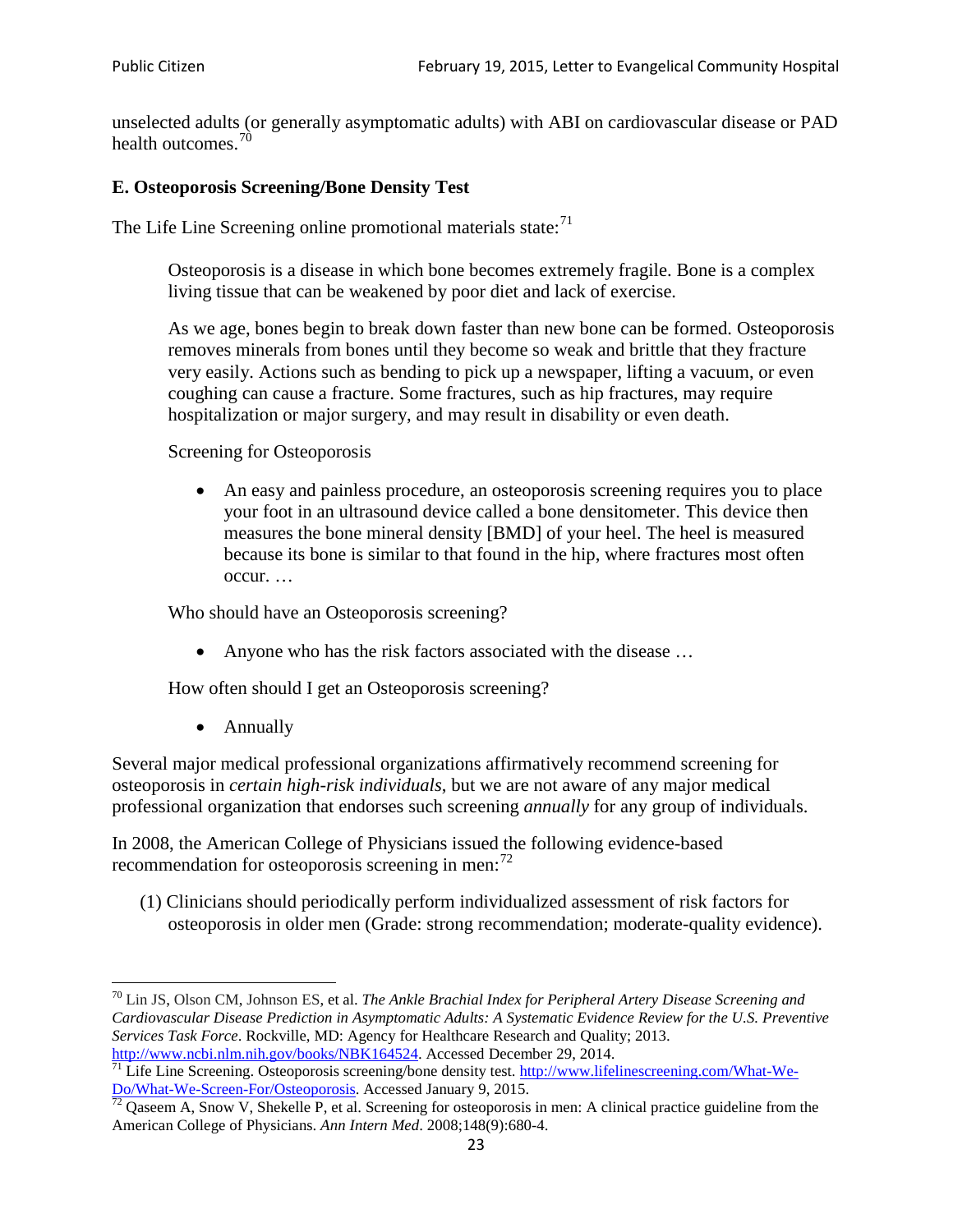A careful assessment of risk for osteoporosis in men is important. The appropriate age to start risk assessment is uncertain. However, by age 65 years, at least 6% of men have DXA [dual-energy X-ray absorptiometry]-determined osteoporosis, therefore, assessment of risk factors before this age is reasonable. Factors that increase the risk for osteoporosis in men include age (>70 years), low body weight (body mass index <20 to 25 kg/m2), weight loss  $\langle$  >10% [compared with the usual young or adult weight or weight loss in recent years]), physical inactivity (participates in no physical activities on a regular basis [walking, climbing stairs, carrying weights, housework, or gardening]), corticosteroid use, androgen deprivation therapy, and previous fragility fracture. Risk assessments should be updated periodically for men who choose not to be screened.

(2) Clinicians should obtain DXA for men who are at increased risk for osteoporosis and are candidates for drug therapy (Grade: strong recommendation; moderate-quality evidence).

Bone density measurement with DXA is the accepted reference standard for diagnosing osteoporosis in men. Men who are at increased risk for osteoporosis are candidates for DXA. Little evidence about alternatives to DXA exists. The 2 most studied methods are quantitative ultrasonography (usually of the calcaneus) and the OST [Osteoporosis Self-Assessment Tool]. Available evidence indicates that neither alternative is sufficiently sensitive or specific at predicting DXA-determined bone mass to be recommended as a substitute for DXA. Although 1 study has demonstrated a strong relationship between calcaneal ultrasonography and subsequent fracture, until treatment trials establish the effectiveness of therapy for osteoporosis diagnosed by ultrasonography rather than DXA, the role of ultrasonography in initiating therapy remains uncertain. No studies have evaluated the optimal intervals for repeated screening by using BMD measurement with DXA.

The evidence review showed that calcaneal ultrasonography predicts DXA-determined osteoporosis only modestly well. However, more important, it was a strong predictor of fracture in men. This may be because ultrasonography identifies other bone properties, such as bone quality, which may not be identified on DXA. Because treatment trials have not measured the effectiveness of therapy for osteoporosis diagnosed by ultrasonography rather than DXA, the role of ultrasonography in diagnosis remains uncertain.

In 2011, the USPSTF issued the following updated evidence-based recommendations for osteoporosis screening:<sup>[73](#page-23-0)</sup>

(1) A grade B recommendation for screening for osteoporosis in women aged 65 years or older and in younger women whose fracture risk is equal to or greater than that of a 65 year-old white woman who has no additional risk factors. In making this a grade B recommendation, the USPSTF offered the following rationale:

> No controlled studies have evaluated the effect of screening for osteoporosis on fracture rates or fracture-related morbidity or mortality.

<span id="page-23-0"></span><sup>&</sup>lt;sup>73</sup> U.S. Preventive Services Task Force. Screening for osteoporosis: U.S. Preventive Services Task Force recommendation statement. *Ann Intern Med*. 2011;154(5):356-364.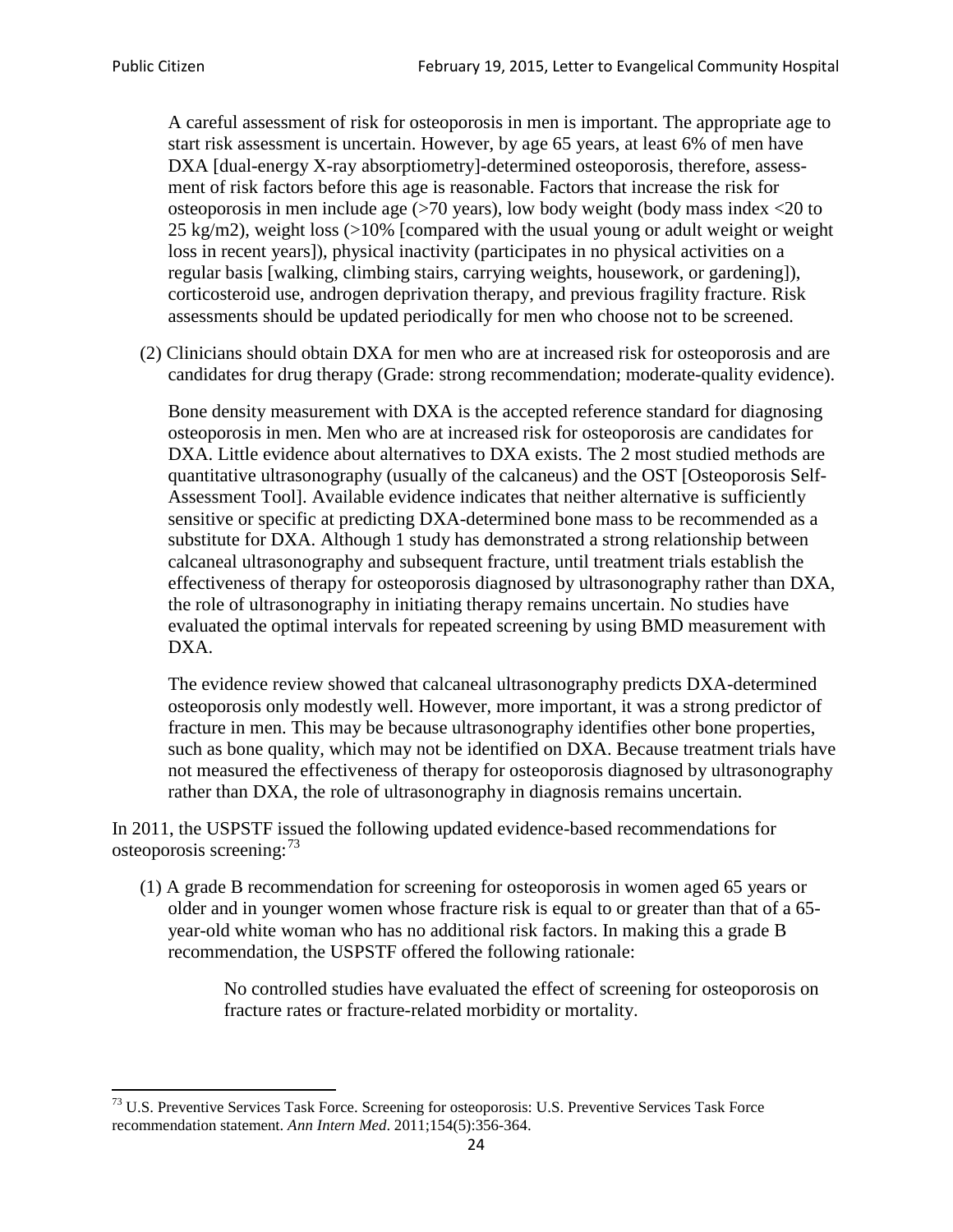In postmenopausal women who have no previous osteoporotic fractures, the USPSTF found convincing evidence that drug therapies reduce the risk for fractures. In women aged 65 years or older and in younger women whose fracture risk is equal to or greater than that of a 65-year-old white woman who has no additional risk factors, the USPSTF judged that the benefit of treating screeningdetected osteoporosis is at least moderate.

(2) An I statement concluding that the current evidence is insufficient to assess the balance of benefits and harms of screening for osteoporosis in men.

> Because of the lack of relevant studies, the USPSTF found inadequate evidence that drug therapies reduce the risk for fractures in men who have no previous osteoporotic fractures. The USPSTF identified the absence of randomized trials of primary fracture prevention in men who have osteoporosis as a critical gap in the evidence.

The USPSTF concludes that for men, evidence of the benefits of screening for osteoporosis is lacking and the balance of benefits and harms cannot be determined.

In discussing how often women should be screened for osteoporosis, the USPSTF noted the following: $74$ 

The potential value of rescreening women whose initial screening test did not detect osteoporosis is to improve fracture risk prediction. Evidence is lacking about optimal intervals for repeated screening and whether repeated screening is necessary in a woman with normal BMD. Because of limitations in the precision of testing, a minimum of 2 years may be needed to reliably measure a change in BMD; however, longer intervals may be necessary to improve fracture risk prediction. A prospective study of 4124 women aged 65 years or older found that neither repeated BMD measurement nor the change in BMD after 8 years was more predictive of subsequent fracture risk than the original measurement.

In 2012, the American College of Obstetricians and Gynecologists (ACOG) issued the following updated evidence-based recommendations on screening women for osteoporosis:<sup>[75](#page-24-1)</sup>

Bone density screening for women should begin at age 65 years. DXA absorptiometry screening can be used selectively for women younger than 65 years if they are postmenopausal and have other significant risk factors for osteoporosis or fracture.

Regarding how often women should be screened for osteoporosis, the ACOG recommended the following: $^{76}$  $^{76}$  $^{76}$ 

(1) In the absence of new risk factors, DXA screening should not be performed more frequently than every 2 years.

<span id="page-24-2"></span><span id="page-24-1"></span><span id="page-24-0"></span><sup>74</sup> *Ibid.* <sup>75</sup> American College of Obstetricians and Gynecologists. Osteoporosis. September 17, 2012. [http://www.guideline.gov/content.aspx?id=38413#Section420.](http://www.guideline.gov/content.aspx?id=38413#Section420) Accessed January 7, 2015.<br><sup>76</sup> *Ibid.*